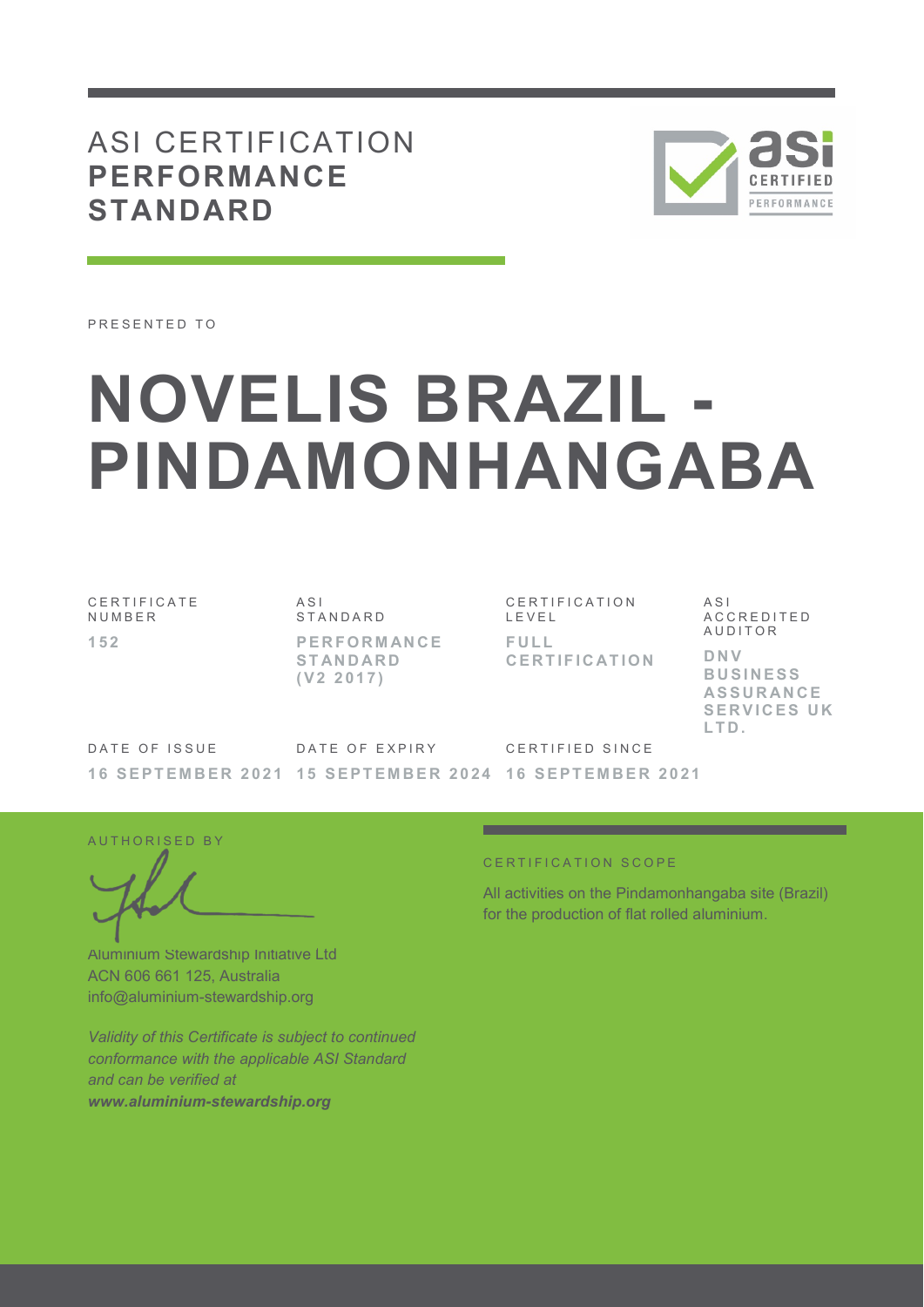# SUMMARY AUDIT REPORT **PERFORMANCE STANDARD**

### **OVERVIEW**

| MEMBER NAME                   | Novelis Inc.                                                                                                                                                                    |
|-------------------------------|---------------------------------------------------------------------------------------------------------------------------------------------------------------------------------|
| ENTITY NAME                   | Novelis Brazil - Pindamonhangaba                                                                                                                                                |
| CERTIFICATION<br><b>SCOPE</b> | All activities on the Pindamonhangaba site (Brazil) for the production of flat<br>rolled aluminium.                                                                             |
| SUPPLY CHAIN<br>ACTIVITIES    | Aluminium Re-melting/Refining<br>$\bullet$<br>Casthouses<br>Material Conversion (Production and Transformation)<br>Other manufacturing or sale of products containing Aluminium |
| ASI STANDARD                  | Performance Standard V2                                                                                                                                                         |
| AUDIT TYPE                    | <b>Initial Certification Audit</b>                                                                                                                                              |
| AUDIT FIRM                    | DNV Business Assurance Services UK Ltd,                                                                                                                                         |
| AUDIT DATE                    | 26 - 30 July 2021                                                                                                                                                               |
| AUDIT REPORT<br>SUBMISSION    | 18 August 2021                                                                                                                                                                  |
| AUDIT SCOPE                   | The audit scope includes all activities at the Novelis facility in the city of<br>Pindamonhangaba (Brazil), for the production of flat rolled aluminium.                        |
|                               | Supply chain activities included in the Audit Scope:<br>Aluminium Re-melting/Refining                                                                                           |
|                               | Casthouses                                                                                                                                                                      |
|                               | Material Conversion (Production and Transformation)<br>$\bullet$                                                                                                                |
|                               | Other manufacturing or sale of products containing Aluminium                                                                                                                    |
|                               | All relevant Criteria in the ASI Performance Standard were included in the<br>Audit Scope.                                                                                      |
| AUDIT<br>OUTCOME              | Certification                                                                                                                                                                   |

and the state of the state of the state of the state of the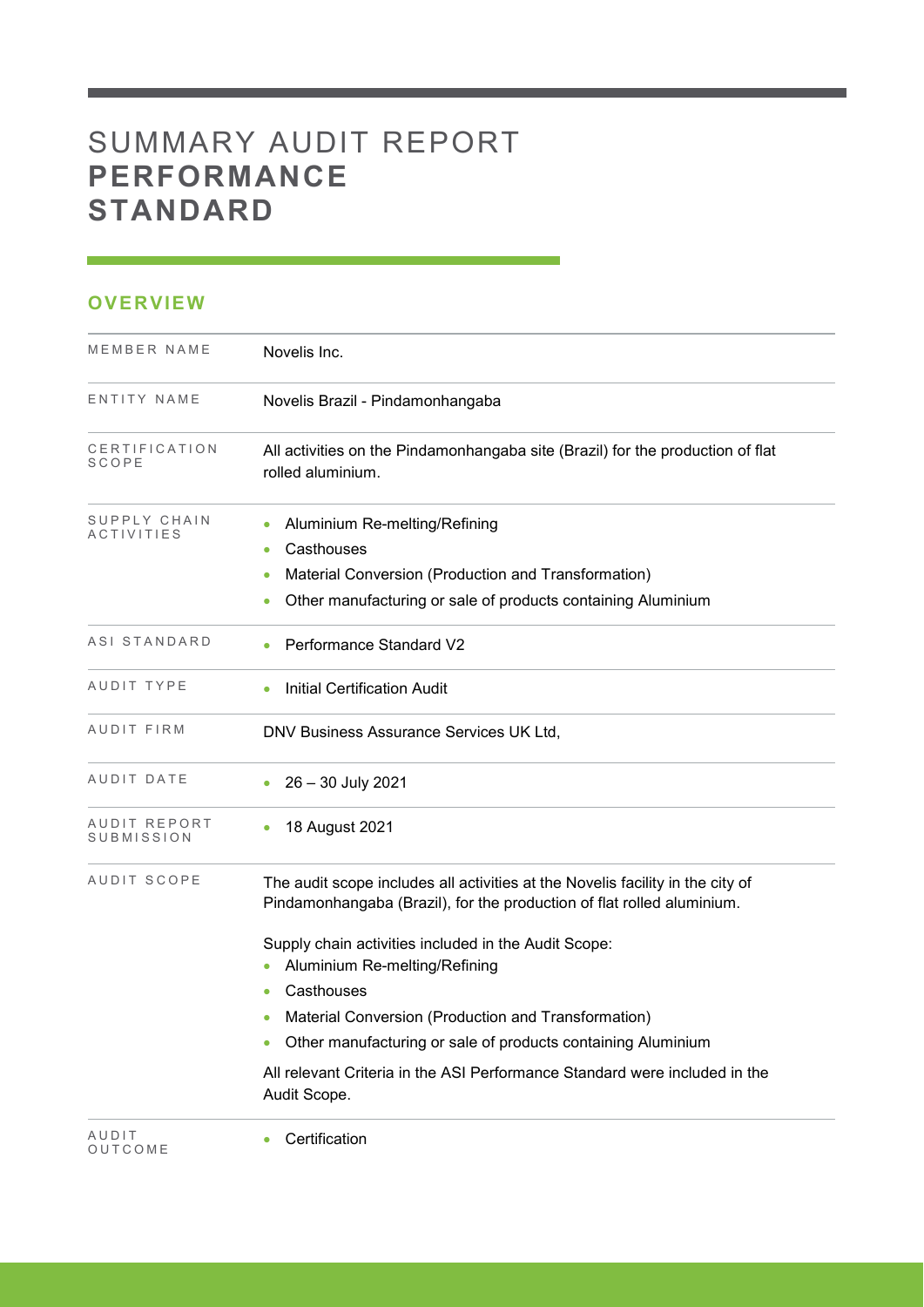| AUDIT<br>METHODOLOGY          | The Auditors confirm that:                                                                                                                                                               |  |  |  |  |
|-------------------------------|------------------------------------------------------------------------------------------------------------------------------------------------------------------------------------------|--|--|--|--|
| <b>DECLARATION</b>            | The information provided by the Entity is true and accurate to the best<br>knowledge of the Auditor(s) preparing this report.                                                            |  |  |  |  |
|                               | The findings are based on verified Objective Evidence relevant to the<br>time period for the Audit, traceable and unambiguous.                                                           |  |  |  |  |
|                               | The Audit Scope and audit methodology are sufficient to establish<br>M<br>confidence that the findings are indicative of the performance of the<br>Entity's defined Certification Scope. |  |  |  |  |
|                               | The Auditor(s) have acted in a manner deemed ethical, truthful, accurate<br>professional, independent and objective.                                                                     |  |  |  |  |
| CERTIFICATION<br>PERIOD       | 16 September 2021 - 15 September 2024                                                                                                                                                    |  |  |  |  |
| NEXT AUDIT<br>TYPE            | <b>Re-Certification Audit</b>                                                                                                                                                            |  |  |  |  |
| NEXT AUDIT<br><b>DUE DATE</b> | 15 September 2024                                                                                                                                                                        |  |  |  |  |
| CERTIFICATE<br>NUMBER         | 152                                                                                                                                                                                      |  |  |  |  |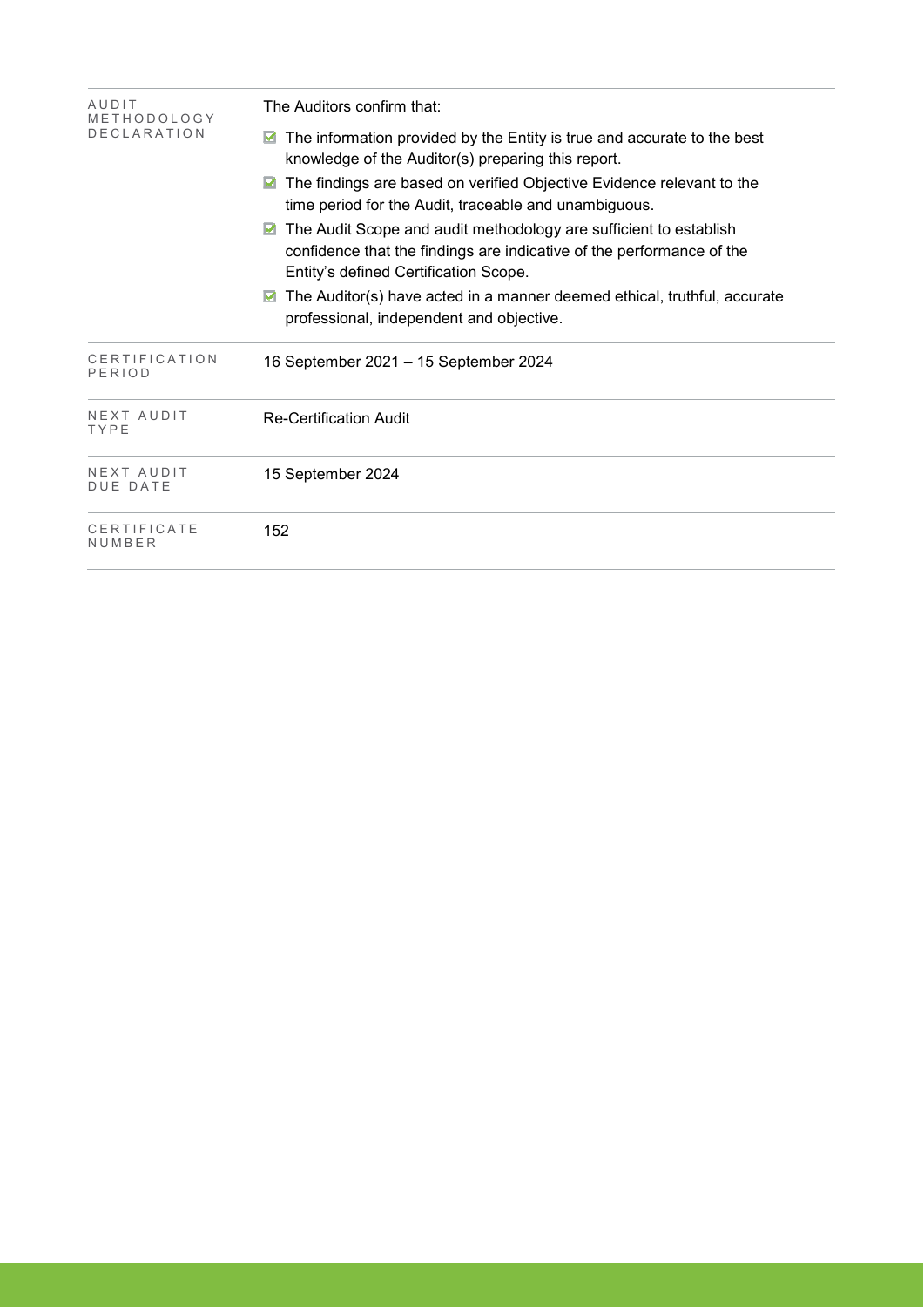## **SUMMARY OF FINDINGS**

| <b>CRITERION</b>                                                                 | RATING                          | COMMENT                                                                                                                                                                                                                                                                                                                                                                                                                                                                                                                             |  |  |
|----------------------------------------------------------------------------------|---------------------------------|-------------------------------------------------------------------------------------------------------------------------------------------------------------------------------------------------------------------------------------------------------------------------------------------------------------------------------------------------------------------------------------------------------------------------------------------------------------------------------------------------------------------------------------|--|--|
| PRINCIPLE 1 BUSINESS INTEGRITY                                                   |                                 |                                                                                                                                                                                                                                                                                                                                                                                                                                                                                                                                     |  |  |
| 1.1 Legal Compliance                                                             | Conformance                     | The Entity has implemented an adequate system to<br>monitor and comply with applicable legal<br>requirements through the use of the Environmental<br>Lema Platform and that the company Consultoria<br>CVM Consultoria e Formação was hired to assess<br>compliance with legal requirements.<br>For more information:<br>https://pt-br.novelis.com/wp-<br>content/uploads/2020/10/Folder Programa-de-<br>Integridade.pdf                                                                                                            |  |  |
| 1.2 Anti-Corruption                                                              | Conformance                     | The Entity works against Corruption in all its forms,<br>including Extortion and Bribery, in accordance with<br>Applicable Law and current international standards.<br>For more information:<br>https://pt-br.novelis.com/wp-<br>content/uploads/2020/10/Poli%CC%81tica-do-Canal-<br>de-Denu%CC%81ncias.pdf and<br>https://pt-br.novelis.com/wp-<br>content/uploads/2020/10/Poli%CC%81tica-<br>Anticorrupc%CC%A7a%CC%83o.pdf and<br>https://pt-br.novelis.com/wp-<br>content/uploads/2020/10/Folder Programa-de-<br>Integridade.pdf |  |  |
| 1.3 Code of Conduct                                                              | Conformance                     | The Entity has implemented a Code of Conduct,<br>including relevant principles for environmental, social<br>and governance performance.<br>For more information:<br>https://pt-br.novelis.com/wp-<br>content/uploads/2020/10/Novelis-Code-of-<br>Conduct Sep-2014 Final POR.pdf and<br>https://pt-br.novelis.com/wp-<br>content/uploads/2020/10/Folder Programa-de-<br>Integridade.pdf                                                                                                                                              |  |  |
|                                                                                  | PRINCIPLE 2 POLICY & MANAGEMENT |                                                                                                                                                                                                                                                                                                                                                                                                                                                                                                                                     |  |  |
| 2.1a Environmental, Social, and<br>Governance Policy (implement and<br>maintain) | Conformance                     | The Entity has implemented Policies consistent with<br>environmental, social and governance practices.<br>For more information:<br>https://pt-br.novelis.com/wp-<br>content/uploads/2020/10/Poli%CC%81tica-de-<br>Direitos-Humanos.pdf and<br>https://pt-br.novelis.com/wp-<br>content/uploads/2020/12/EHS-Policy-<br>Guidelines ENG.pdf and                                                                                                                                                                                        |  |  |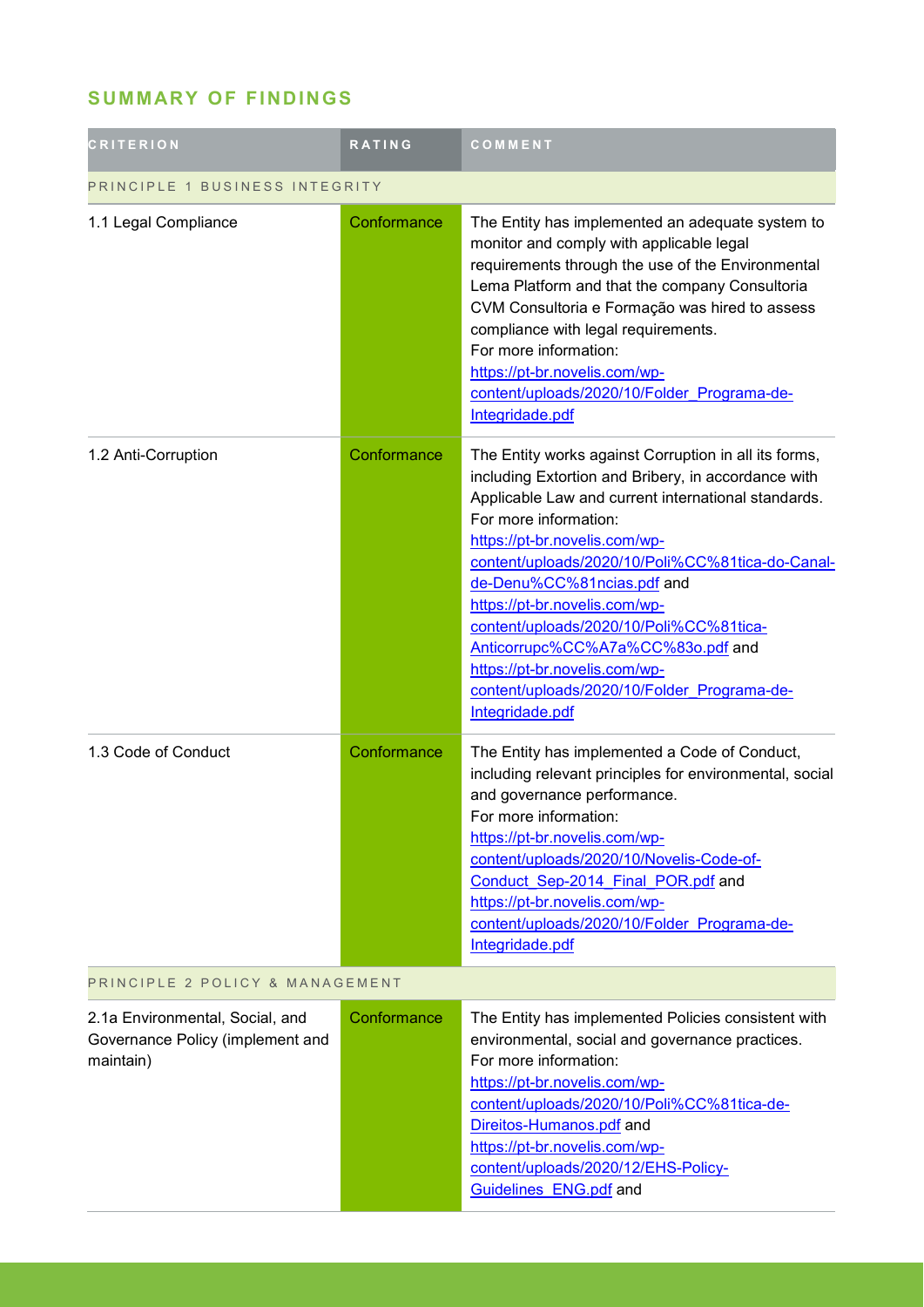| <b>CRITERION</b>                                                            | <b>RATING</b> | COMMENT                                                                                                                                                                                                                                                                                                                                                                                                                                                                                                                                                                       |
|-----------------------------------------------------------------------------|---------------|-------------------------------------------------------------------------------------------------------------------------------------------------------------------------------------------------------------------------------------------------------------------------------------------------------------------------------------------------------------------------------------------------------------------------------------------------------------------------------------------------------------------------------------------------------------------------------|
|                                                                             |               | https://pt-br.novelis.com/wp-<br>content/uploads/2021/07/Poli%CC%81tica-<br>Responsabilidade-Social-NSA.pdf                                                                                                                                                                                                                                                                                                                                                                                                                                                                   |
| 2.1b Environmental, Social, and<br>Governance Policy (senior<br>management) | Conformance   | The Entity uses a system to control documents, it<br>was observed that senior management endorses<br>and supports through the provision of resources and<br>periodic reviews of the policies.                                                                                                                                                                                                                                                                                                                                                                                 |
| 2.1c Environmental, Social, and<br>Governance Policy<br>(communication)     | Conformance   | The Entity publicly discloses the Policies consistent<br>with environmental, social and governance practices<br>on the website:<br>https://pt-br.novelis.com<br>For more information:<br>https://pt-br.novelis.com/wp-<br>content/uploads/2020/12/EHS-Policy-<br>Guidelines ENG.pdf and<br>https://pt-br.novelis.com/wp-<br>content/uploads/2021/07/Poli%CC%81tica-<br>Responsabilidade-Social-NSA.pdf                                                                                                                                                                        |
| 2.2 Leadership                                                              | Conformance   | The Entity has appointed the Quality Manager as the<br>representative of the Senior Management with<br>general responsibility and authority to ensure<br>compliance with the requirements of the Standard.                                                                                                                                                                                                                                                                                                                                                                    |
| 2.3a Environmental and Social<br>Management Systems<br>(environmental)      | Conformance   | The Entity is Certified to the ISO 14001:2015<br>Standard, valid until December 2022.<br>For more information:<br>https://pt-br.novelis.com/wp-<br>content/uploads/2020/05/ECert-14001-<br>Ingle%CC%82s.pdf                                                                                                                                                                                                                                                                                                                                                                   |
| 2.3b Environmental and Social<br>Management Systems (social)                | Conformance   | The Entity has defined and documented the Social<br>Management System in the Social Responsibility<br>Policy. For more information:<br>https://pt-br.novelis.com/wp-<br>content/uploads/2021/07/Poli%CC%81tica-<br>Responsabilidade-Social-NSA.pdf                                                                                                                                                                                                                                                                                                                            |
| 2.4 Responsible Sourcing                                                    | Conformance   | The Novelis Integrity Program has as its principles<br>the prevention, detection and correction of any<br>situations and/or behaviours that violate or are<br>suspected of violating company policies and current<br>laws. For the Integrity Program to ensure a<br>Responsible Purchasing Policy, Novelis has<br>established a number of initiatives in Anti-Corruption,<br>Competition, Human Rights, Gifts and<br>Entertainment, Conflict of Interest, Whistleblower<br>Channel, Third Party Relations and Social<br>Responsibility Policies, which are applicable to both |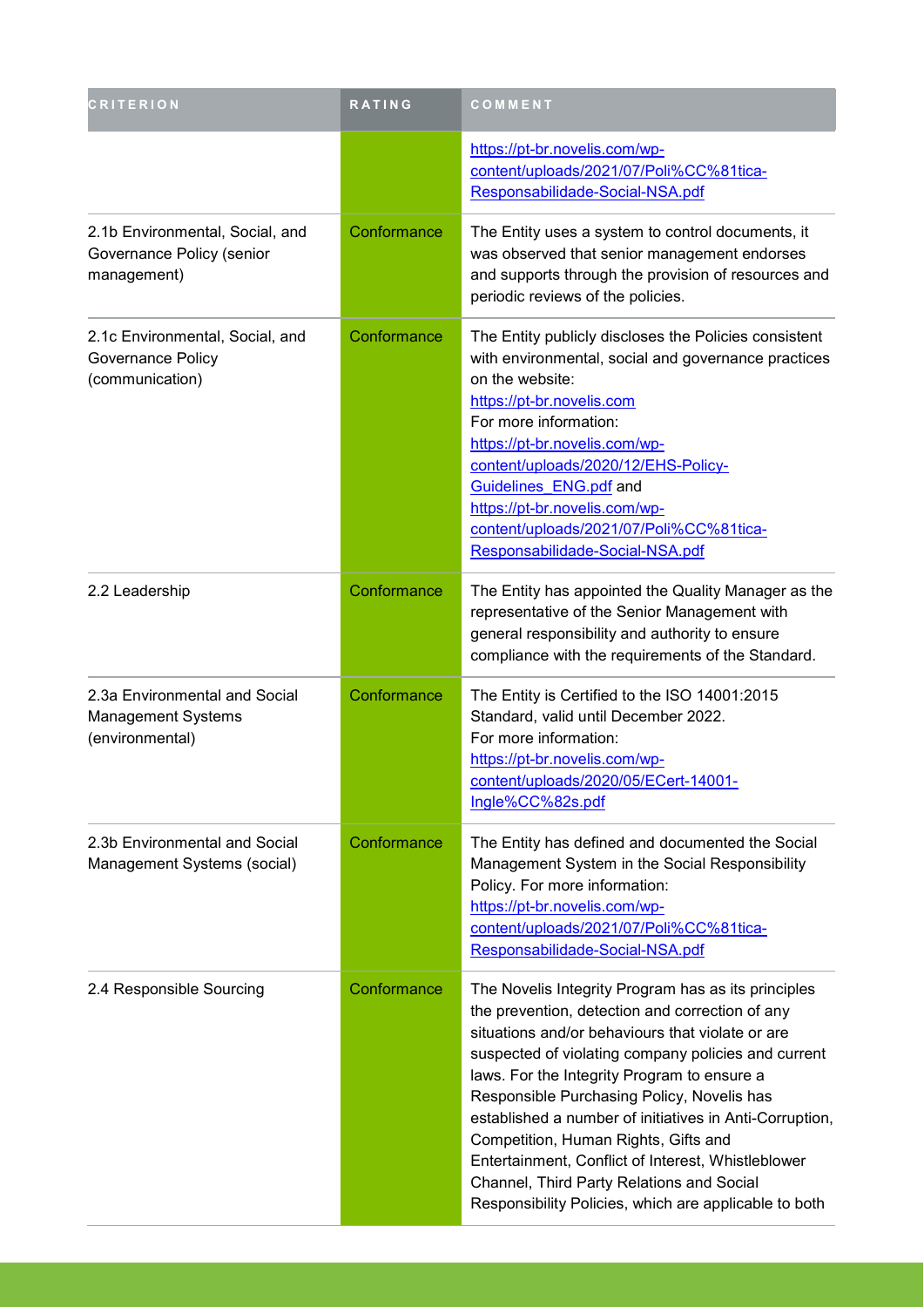| <b>CRITERION</b>                               | RATING      | COMMENT                                                                                                                                                                                                                                                                                                                                                                  |
|------------------------------------------------|-------------|--------------------------------------------------------------------------------------------------------------------------------------------------------------------------------------------------------------------------------------------------------------------------------------------------------------------------------------------------------------------------|
|                                                |             | employees and their suppliers. The reporting<br>channels are publicly disclosed in the 2021<br>Sustainability Report page 14:<br>https://pt-br.novelis.com/wp-<br>content/uploads/2021/07/2021-07-<br>23 Relato%CC%81rio-Annual-FY21.pdf                                                                                                                                 |
| 2.5 Impact Assessments                         | Conformance | The Entity completed an impact assessment<br>undertaken by the Ramboll company in March 2021,<br>taking into account the environmental, social,<br>cultural, human rights and gender analysis for new<br>projects and changes to existing facilities.<br>The Entity developed a Change Management<br>Procedure to manage the stages of Impact<br>Assessment assessments. |
| 2.6 Emergency Response Plan                    | Conformance | The Entity prepared 36 Emergency Response Plans<br>specific to the location developed in collaboration<br>with potentially affected stakeholder groups and was<br>tested in simulated as defined in the Emergency<br>Simulation Schedule.                                                                                                                                |
| 2.7 Mergers and Acquisitions                   | Conformance | The Entity has developed and implemented the<br>Change Management procedure for Acquisitions and<br>Mergers processes, however the Entity does not<br>have any such processes in progress currently.                                                                                                                                                                     |
| 2.8 Closure, Decommissioning and<br>Divestment | Conformance | The Entity has developed and implemented the<br>Change Management procedure for Closure,<br>Decommissioning and Divestment processes,<br>however the Entity does not have any such<br>processes in progress currently.                                                                                                                                                   |
| PRINCIPLE 3 TRANSPARENCY                       |             |                                                                                                                                                                                                                                                                                                                                                                          |
| 3.1 Sustainability Reporting                   | Conformance | The Entity makes publicly available its approach on<br>governance, environmental, social and economic<br>impacts in the Annual Report - South America 2021.<br>For more information:<br>https://pt-br.novelis.com/wp-<br>content/uploads/2021/07/2021-07-<br>23 Relato%CC%81rio-Anual-FY21.pdf                                                                           |
| 3.2 Non-compliance and liabilities             | Conformance | The Entity has publicly disclosed information on<br>fines, judgments, penalties and sanctions, through<br>the Annual Report - South America 2021, page 15.<br>For more information:<br>https://pt-br.novelis.com/wp-<br>content/uploads/2021/07/2021-07-<br>23 Relato%CC%81rio-Anual-FY21.pdf                                                                            |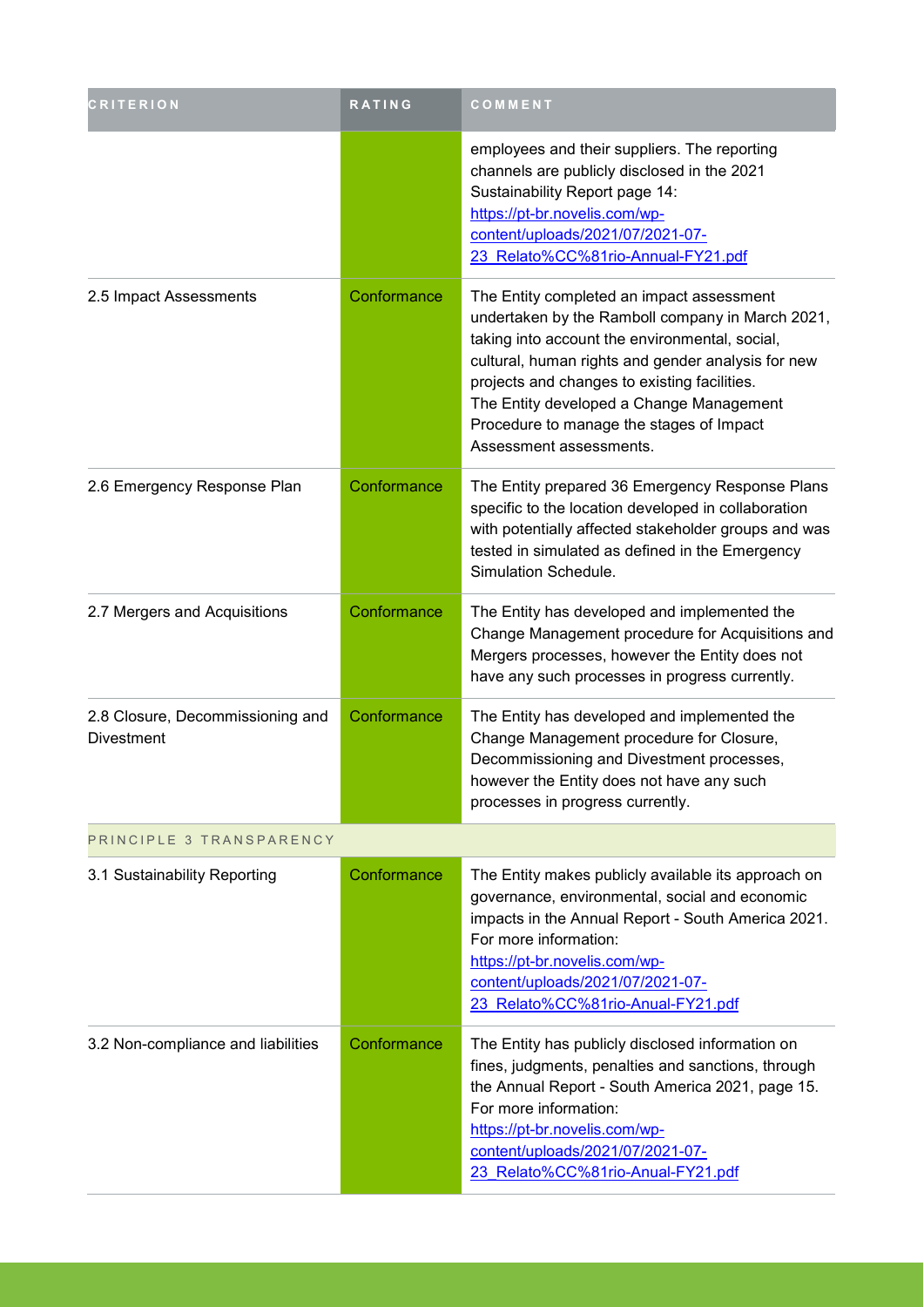| <b>CRITERION</b>                                                          | <b>RATING</b>  | COMMENT                                                                                                                                                                                                                                                                                                                                                                                                                                                                                                                               |
|---------------------------------------------------------------------------|----------------|---------------------------------------------------------------------------------------------------------------------------------------------------------------------------------------------------------------------------------------------------------------------------------------------------------------------------------------------------------------------------------------------------------------------------------------------------------------------------------------------------------------------------------------|
| 3.3a Payments to governments<br>(legal and contractual)                   | Conformance    | All payments are made only in the name of the<br>Entity, being audited by the company PWC<br>(PriceWaterhouseCoopers), showing the payment<br>flow to the financial, Clearance Certificates of<br>Federal, State and Municipal Debts.                                                                                                                                                                                                                                                                                                 |
| 3.3b Payments to governments<br>(disclosure - bauxite mining)             | Not Applicable | This Criterion is not applicable to the Entity's<br>Certification Scope.                                                                                                                                                                                                                                                                                                                                                                                                                                                              |
| 3.4 Stakeholder complaints,<br>grievances and requests for<br>information | Conformance    | The Entity has implemented accessible,<br>transparent, understandable and gender-sensitive<br>and culturally sensitive grievance resolving<br>mechanisms, suitable for dealing with complaints.<br>Complaints and requests for information from<br>interested parties related to its operations in the<br>Whistleblower Channel Policy.<br>Professionals: Novelis Ethics Hotline - Telephone:<br>0800-892-1819<br>E-mail: voxnovelis@linhaetica.com.br<br>Telephone: 0800-200-7170<br>Website: www.linhaetica.com.br/etica/voxnovelis |
| PRINCIPLE 4 MATERIAL STEWARDSHIP                                          |                |                                                                                                                                                                                                                                                                                                                                                                                                                                                                                                                                       |
| 4.1a Environmental Life Cycle<br>Assessment (life cycle impacts)          | Conformance    | In the Integrated System Management Manual, the<br>entire assessment of the impacts of the life cycle of<br>its main production lines of Novelis<br>Pindamonhangaba was reviewed.<br>The Sustainability Report on page 30 addresses the<br>Life Cycle Analysis, correlated to the most significant<br>environmental aspects. Refer:<br>https://pt-br.novelis.com/wp-<br>content/uploads/2021/07/2021-07-<br>23 Relato%CC%81rio-Anual-FY21.pdf                                                                                         |
| 4.1b Environmental Life Cycle<br>Assessment (cradle to gate)              | Conformance    | When requested by the customer, Annex I of the<br>Integrated System Management Manual - Integrated<br>System Management Manual is provided, which<br>provides the Life Cycle Assessment (LCA) of Novelis<br>Pindamonhangaba.<br>The development of a Life Cycle Assessment (LCA)<br>and/or carbon footprint study for an aluminium<br>product produced in Pindamonhangaba was sighted.                                                                                                                                                |
| 4.1c Environmental Life Cycle<br>Assessment (public<br>communication)     | Conformance    | When requested by the customer, Annex I of the<br>Integrated System Management Manual - Integrated<br>System Management Manual is provided, which<br>provides the Life Cycle Assessment (LCA) of Novelis<br>Pindamonhangaba.<br>In addition, the Sustainability Report addresses the<br>Life Cycle Assessment (LCA) on page 30, through<br>the link:                                                                                                                                                                                  |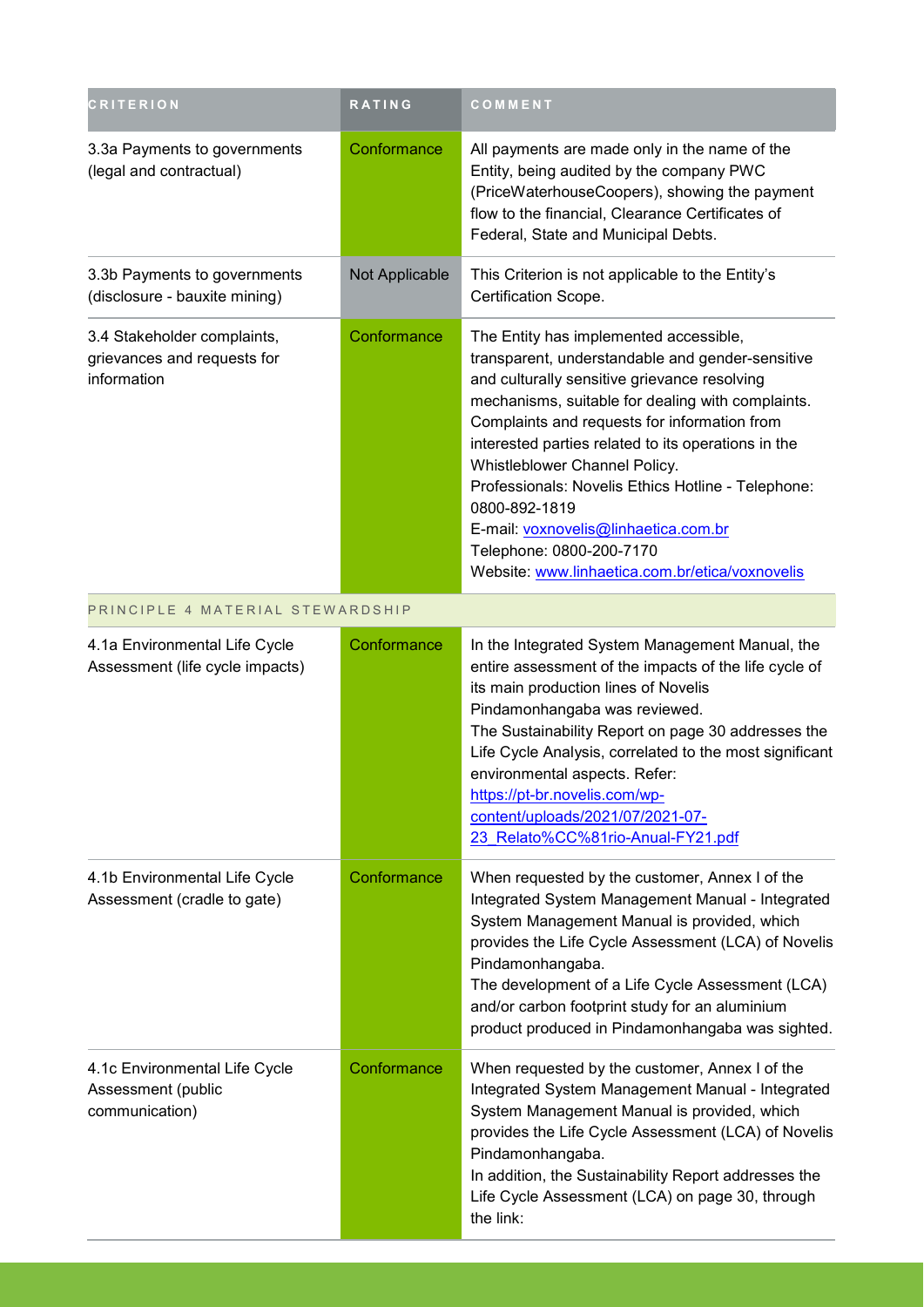| <b>CRITERION</b>                                                            | RATING      | COMMENT                                                                                                                                                                                                                                                                                                                                                                                                                                                                                                                                                       |
|-----------------------------------------------------------------------------|-------------|---------------------------------------------------------------------------------------------------------------------------------------------------------------------------------------------------------------------------------------------------------------------------------------------------------------------------------------------------------------------------------------------------------------------------------------------------------------------------------------------------------------------------------------------------------------|
|                                                                             |             | https://pt-br.novelis.com/wp-<br>content/uploads/2021/07/2021-07-<br>23 Relato%CC%81rio-Anual-FY21.pdf                                                                                                                                                                                                                                                                                                                                                                                                                                                        |
| 4.2 Product design                                                          | Conformance | The Entity integrates clear objectives in the product<br>design and development process to increase<br>sustainability, including the impacts of the final<br>product's environmental life cycle.<br>For more information:<br>https://pt-br.novelis.com/sustainability/ and<br>https://pt-br.novelis.com/wp-<br>content/uploads/2020/04/Purpose-Report-FY19-<br>web.pdf                                                                                                                                                                                        |
| 4.3a Aluminium Process Scrap<br>(targets)                                   | Conformance | Scrap generated in both hot and cold rolling and<br>laboratory samples is 100% reused in the remelt<br>furnace.<br>The RAS (Run Around Scrap) flow was sighted,<br>where it is possible to identify the scrap collection<br>points of each process and the forwarding of this<br>scrap to the service provider LATASA Indústria e<br>Comércio Ltda, which manages to recover 55%.<br>Actions are implemented in all lines to reduce the<br>generation of drains to improve the metal efficiency<br>target.                                                    |
| 4.3b Aluminium Process Scrap<br>(alloy separation)                          | Conformance | Separation by types of alloy of the scraps generated<br>in each process is undertaken with identification of<br>labels and twenty daily analyses with a spectrometer<br>so that there is no error in the use of this scrap in<br>remelting furnaces to produce the appropriate<br>material for each type of customer product.<br>Consumption originated in Remelting (primary<br>metal), Molten (recycling + liquid metal from the<br>service provider LATASA Indústria e Comércio Ltda),<br>secondary ingot and Aluminum Retail (factory) were<br>evidenced. |
| 4.4a Collection and recycling of<br>products at end-of-life (strategy)      | Conformance | It was evidenced that in Fiscal Year 21 the recycling<br>target was 79.5%, for Fiscal Year 22 it is 76% and it<br>is under study for Fiscal Year 24 to have 78.7%.<br>A corporate environmental footprint target of a 4%<br>increase in recycled content has been developed.                                                                                                                                                                                                                                                                                  |
| 4.4b Collection and recycling of<br>products at end-of-life<br>(engagement) | Conformance | Novelis has a Collection Center to collect aluminium<br>scrap. The Collection Center collects aluminium cans<br>in various regions of Brazil and encourages small,<br>medium and large suppliers. There are 38 Collection<br>Centers (14 from Novelis and 24 from the service<br>provider LATASA Indústria e Comércio Ltda) that                                                                                                                                                                                                                              |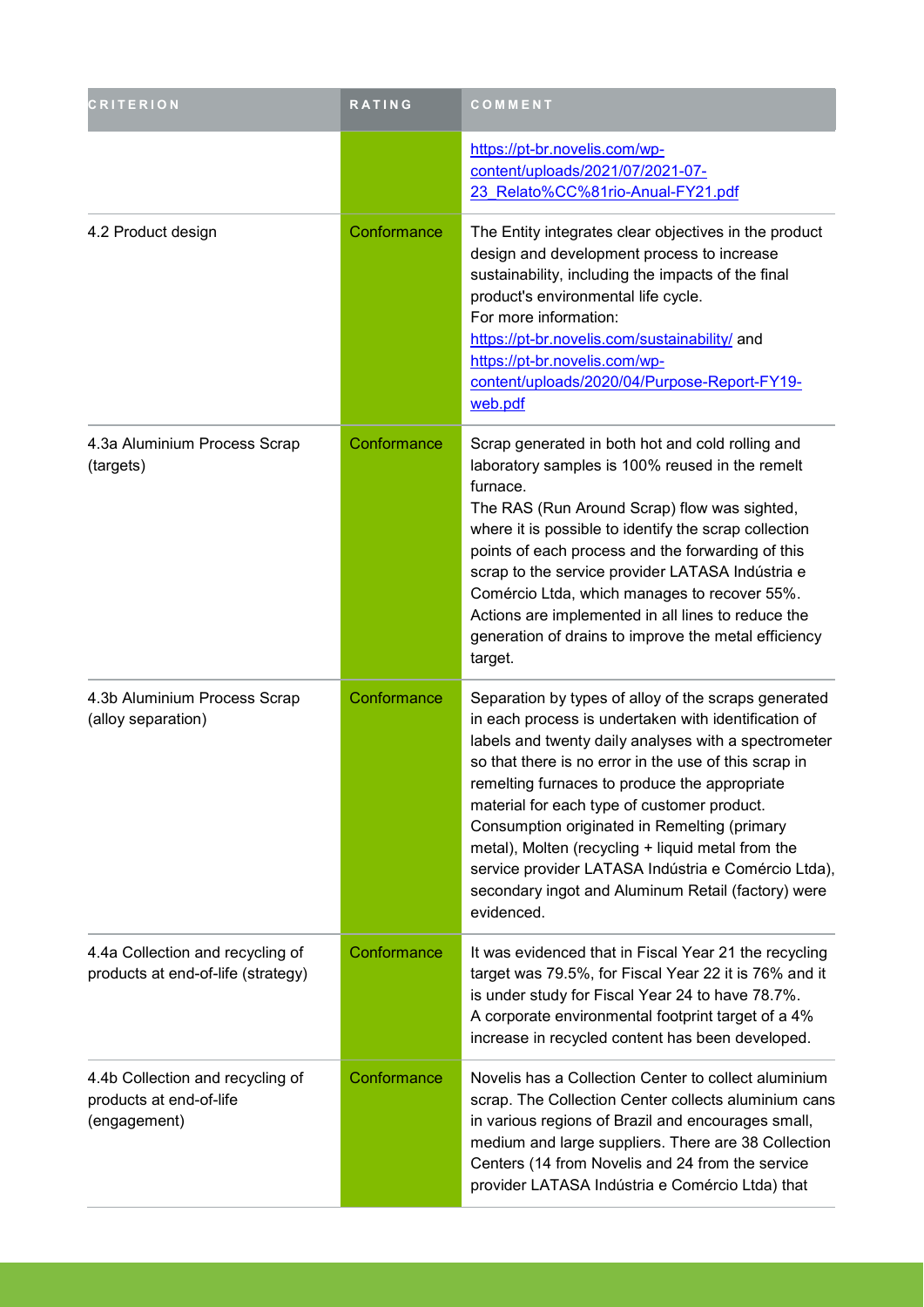| <b>CRITERION</b>                                      | RATING         | COMMENT                                                                                                                                                                                                                                                                                                                                                                                                                                                                                                                                                                                                                                                                                                                                                                    |
|-------------------------------------------------------|----------------|----------------------------------------------------------------------------------------------------------------------------------------------------------------------------------------------------------------------------------------------------------------------------------------------------------------------------------------------------------------------------------------------------------------------------------------------------------------------------------------------------------------------------------------------------------------------------------------------------------------------------------------------------------------------------------------------------------------------------------------------------------------------------|
|                                                       |                | collect aluminium can scrap for supply to the<br>Pindamonhangaba plant.<br>The strategy has been in place since 2021 to create<br>more partnerships to obtain aluminium can scrap.<br>A Recycling and Sustainability agreement with two<br>Associations (ABAL and ABRALATAS) was sighted<br>in compliance with the Term of Commitment for<br>Reverse Logistics of Aluminum Cans for Drinks and<br>signed with the Ministry of Environment.<br>Planning of the Collection Center where they collect<br>aluminium cans was presented, where Fiscal Year<br>21 had a 63.7% market share and for Fiscal Year 22<br>the target is 63.5%, with a strategic vision until Fiscal<br>Year 36 with a target 70% market share from 2032.                                              |
| PRINCIPLE 5 GREENHOUSE GAS EMISSIONS                  |                |                                                                                                                                                                                                                                                                                                                                                                                                                                                                                                                                                                                                                                                                                                                                                                            |
| 5.1 Disclosure of GHG emissions<br>and energy use     | Conformance    | The material emissions of Greenhouse Gases<br>(GHG) are represented in the Energy Matrix<br>Mapping described in the 2021 Sustainability report<br>on page 21 via:<br>https://app.sync.sajan.com/ el/site/res/jcwegcbo lu<br>2att1D35qfaufp/2021-%2007-<br>23_Report%CC%81rio-Anual-FY21.pdf                                                                                                                                                                                                                                                                                                                                                                                                                                                                               |
| 5.2 GHG emissions reductions                          | Conformance    | GHG emission reduction targets for 2021 is 2%<br>compared to 2020. Novelis developed its GHG<br>emissions plan, aiming to reduce by 30% by 2026<br>and neutralize by 2050.<br>In recent years (period between 2017 and 2020),<br>the unit has reduced total emissions in CO2<br>equivalent in Scope 1 by 14% and by 31% in Scope<br>2. Energy Matrix Mapping is in the sustainability<br>report via:<br>https://app.sync.sajan.com/ el/site/res/jcwegcbo lu<br>2att1D35qfaufp/2021-%2007-<br>23 Report%CC%81rio-Anual-FY21.pdf<br>Optimization plans were issued for Fiscal Year 22,<br>where 36 Projects were identified to be leveraged<br>to contribute to a 6% reduction by 2024 and by<br>2026 to reduce 10%, with a forecast reduction of<br>110,877 MWh in 3 years. |
| 5.3a Aluminium Smelting<br>(management system)        | Not Applicable | This Criterion is not applicable to the Entity's<br>Certification Scope.                                                                                                                                                                                                                                                                                                                                                                                                                                                                                                                                                                                                                                                                                                   |
| 5.3b Aluminium Smelting (up to<br>and including 2020) | Not Applicable | This Criterion is not applicable to the Entity's<br>Certification Scope.                                                                                                                                                                                                                                                                                                                                                                                                                                                                                                                                                                                                                                                                                                   |
| 5.3c Aluminium Smelting (after<br>2020)               | Not Applicable | This Criterion is not applicable to the Entity's<br>Certification Scope.                                                                                                                                                                                                                                                                                                                                                                                                                                                                                                                                                                                                                                                                                                   |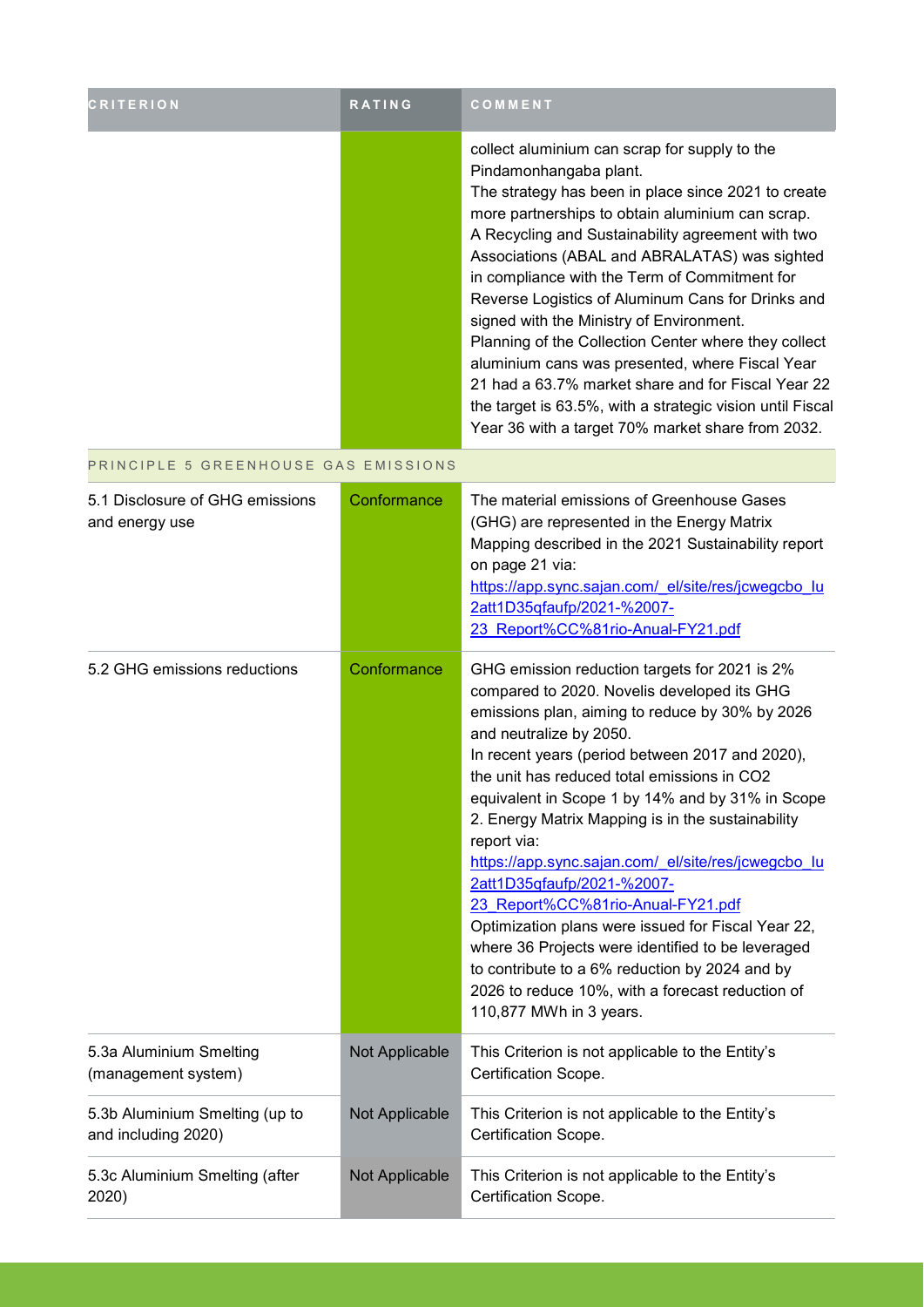| <b>CRITERION</b>                           | RATING      | COMMENT                                                                                                                                                                                                                                                                                                                                                                                                                                                                                                                                                                                                                                                                                                                                                                                                                                                                                                                                                                                                                                                                                                                                                                                                                                                                                                                                                                                             |  |
|--------------------------------------------|-------------|-----------------------------------------------------------------------------------------------------------------------------------------------------------------------------------------------------------------------------------------------------------------------------------------------------------------------------------------------------------------------------------------------------------------------------------------------------------------------------------------------------------------------------------------------------------------------------------------------------------------------------------------------------------------------------------------------------------------------------------------------------------------------------------------------------------------------------------------------------------------------------------------------------------------------------------------------------------------------------------------------------------------------------------------------------------------------------------------------------------------------------------------------------------------------------------------------------------------------------------------------------------------------------------------------------------------------------------------------------------------------------------------------------|--|
| PRINCIPLE 6 EMISSIONS, EFFLUENTS AND WASTE |             |                                                                                                                                                                                                                                                                                                                                                                                                                                                                                                                                                                                                                                                                                                                                                                                                                                                                                                                                                                                                                                                                                                                                                                                                                                                                                                                                                                                                     |  |
| 6.1 Emissions to Air                       | Conformance | An analysis of atmospheric emissions is carried out<br>in accordance with documented procedures as part<br>of the Environmental Monitoring Plan and Black<br>Smoke Control, which addresses the use of the<br>Ringhelmann scale for fixed and mobile sources.<br>Other Fixed Sources (30 chimney structures) have<br>analysis of Particulate Material, Nitrogen Dioxide,<br>Sulfur Dioxide and Volatile Organic Compounds,<br>which are measured within the validity period of the<br>Environmental Operational License No. 3006276,<br>Results are within the specified limits is registered<br>in the Chimney Atmospheric Emission Analysis<br>Report No. 3527/19.<br>In July 2021 measurement commenced of all<br>emissions from the 36 chimney structures and from<br>October 2021 eight more chimney structures will be<br>added to this monitoring program.                                                                                                                                                                                                                                                                                                                                                                                                                                                                                                                                   |  |
| 6.2 Discharges to Water                    | Conformance | Domestic effluent is discharged into the public<br>system of the State of São Paulo (SABESP). A<br>complete analysis is carried out every six months in<br>accordance with documented Procedure<br>Environmental Monitoring Plan.<br>There are daily analysis of the Industrial Effluent<br>Treatment Station (ETE) and for rainwater in the<br>physical-chemical laboratories of the manufacturing<br>unit.<br>The Industrial Effluent Treatment Station (ETE)<br>complies with the Legislation of State Law 8468<br>Article 19 A.<br>The Stormwater Gallery Wastewater Analysis is<br>carried out every six months in accordance with<br>State Law 8468 Article 18 and CONAMA 430<br>Article 16.<br>The Daily Process Control Worksheet of the<br>Industrial and Domestic Effluent Treatment Station<br>(ETE) was sighted, with all parameters measured<br>and monitored, within the legal specification of the<br>State Law Decree 8468.<br>Rainwater entering channels is directed to the<br>treatment plant from the containment boxes.<br>The report of the amount of volume generated daily<br>was highlighted. The months from January to<br>March 2021 were highlighted within the specified<br>parameters.<br>The Water Balance of the Pinda Fiscal Year 21<br>Plant states the discharge of treated water in the<br>amount was 22,387 m <sup>3</sup> /month (SABESP's public<br>system). |  |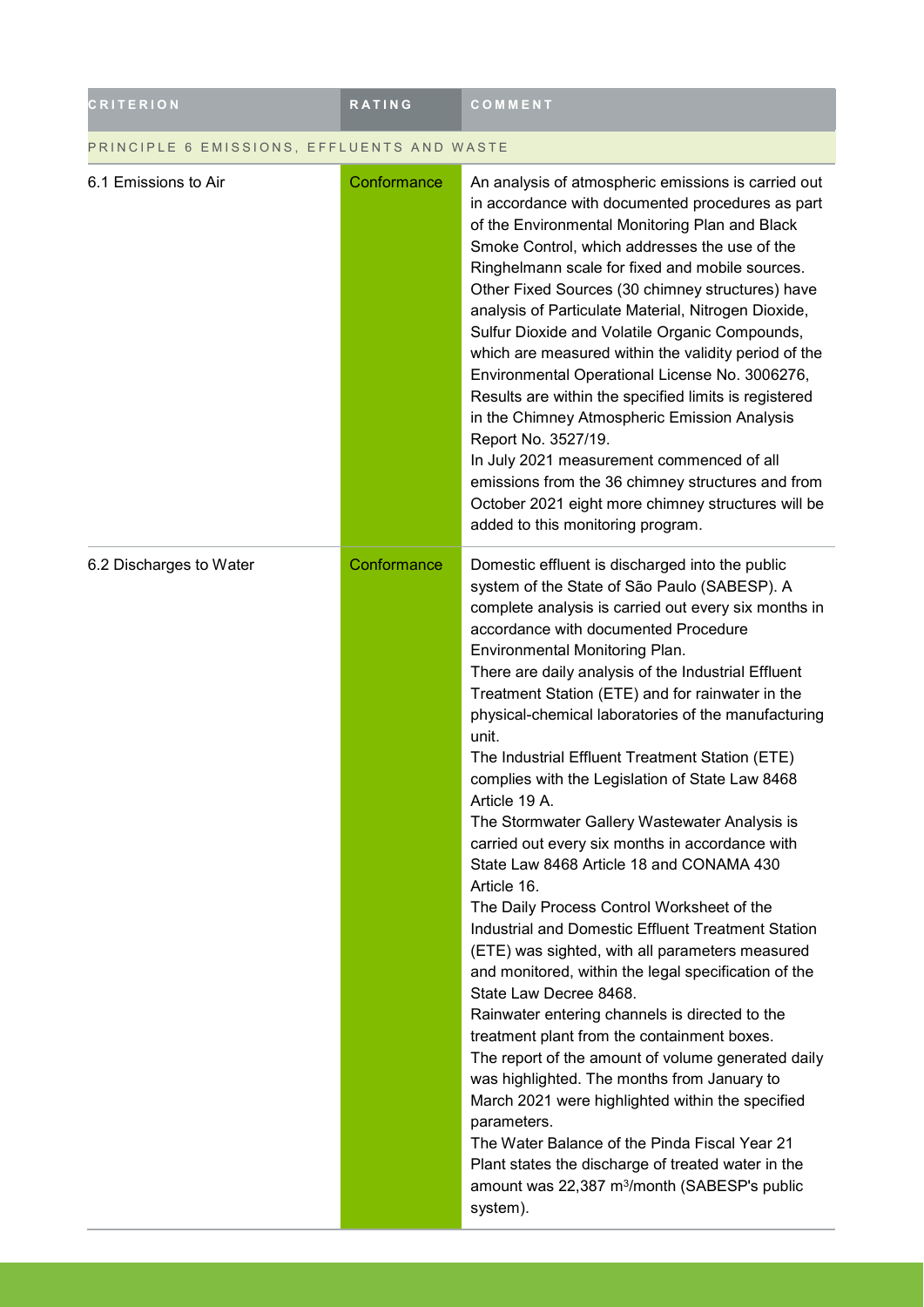| <b>CRITERION</b>                                                        | <b>RATING</b> | COMMENT                                                                                                                                                                                                                                                                                                                                                                                                                                                                                                                                                                                                                                                                                                                                                                                                                                                                                                                                                                       |
|-------------------------------------------------------------------------|---------------|-------------------------------------------------------------------------------------------------------------------------------------------------------------------------------------------------------------------------------------------------------------------------------------------------------------------------------------------------------------------------------------------------------------------------------------------------------------------------------------------------------------------------------------------------------------------------------------------------------------------------------------------------------------------------------------------------------------------------------------------------------------------------------------------------------------------------------------------------------------------------------------------------------------------------------------------------------------------------------|
| 6.3a Assessment and Management<br>of Spills and Leakage<br>(assessment) | Conformance   | The Sustainability Report on page 31<br>https://app.sync.sajan.com/ el/site/res/jcwegcbo lu<br>2att1D35qfaufp/2021-07-23 Relato%CC%81rio-<br>Anual-FY21.pdf<br>confirmed an analysis on the management and<br>prevention of spillage and leakage situations within<br>the Entity's perimeter.<br>There was a decontamination process within the<br>manufacturing perimeter with the Environmental<br>Agency (CETESB), which through CETESB letter<br>No. 188/2019-CMT of May 23, 2019 declares that<br>the Area Decontamination Process close to the Hot<br>Mill and Cold rolling mill can be closed and areas<br>classified as rehabilitated for industrial use.                                                                                                                                                                                                                                                                                                             |
| 6.3b Assessment and Management<br>of Spills and Leakage<br>(management) | Conformance   | For environmental monitoring, Novelis has a<br>contaminated area management procedure, which<br>includes confirmatory investigation, risk analysis<br>and adequate remediation for risk cases, with no<br>related occurrence or object of action having<br>occurred in Fiscal Year 21.<br>Through the Environmental Aspects and Impacts<br>Survey Worksheet, it is possible to demonstrate the<br>degree of operational risk for both leakage and<br>spillage.<br>Through the Senior Management Risk Analysis<br>Worksheet, the classification as Substantial Risk<br>was evidenced, the possibility of leakage and<br>spillage, and as a consequence, only compliance<br>with operating and maintenance procedures is<br>sufficient to avoid such occurrences.                                                                                                                                                                                                               |
| 6.4a Reporting of Spills (immediate<br>disclosure)                      | Conformance   | The Novelis Global EHS Incident Performance and<br>Management Standard requires large leaks are<br>assessed in accordance to the corporate criteria for<br>classification as a Type 1 incident (significant<br>environmental event, where there is an emission to<br>the environment resulting in danger or damage to<br>life wildlife, natural habitat or neighbouring<br>community, either temporarily or permanently).<br>There were no significant incidents of large leaks<br>(Type 1) in recent years, including in Fiscal Year 21<br>they had zero occurrences.<br>Small occurrences of leaks (below 20 litres)<br>reported through the Fiscal Year 22 Occurrence<br>Reporting History (as of April) were evidenced,<br>where there were only 12 occurrences of oil<br>leakage up to 10 litres and 12 occurrences of water<br>leakage in the process (inside the plant) with no<br>impact associated. These occurrences are<br>remedied with corrective and preventive |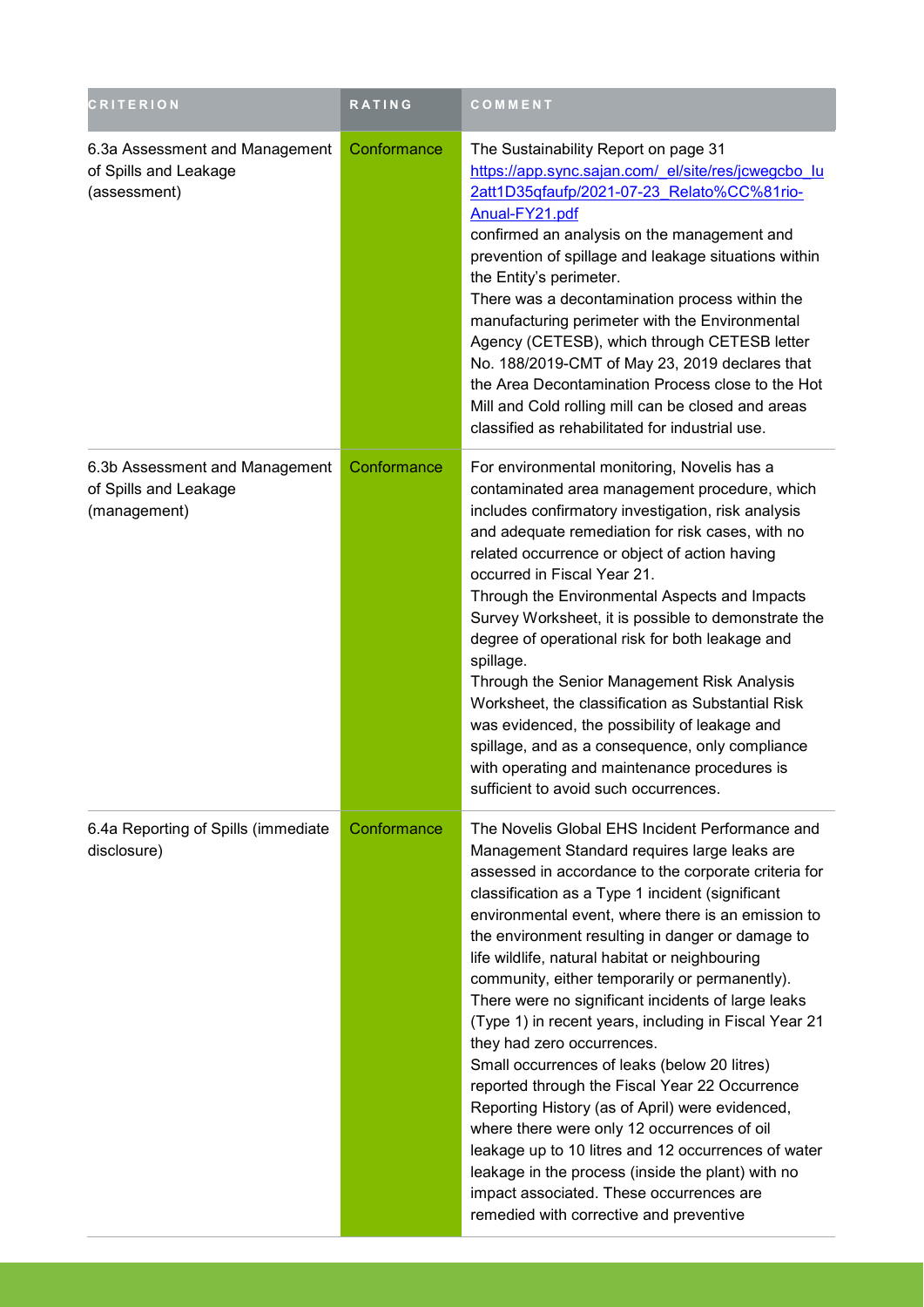| <b>CRITERION</b>                                          | RATING         | COMMENT                                                                                                                                                                                                                                                                                                                                                                                                                                                                                                                                                                                                                                                      |  |
|-----------------------------------------------------------|----------------|--------------------------------------------------------------------------------------------------------------------------------------------------------------------------------------------------------------------------------------------------------------------------------------------------------------------------------------------------------------------------------------------------------------------------------------------------------------------------------------------------------------------------------------------------------------------------------------------------------------------------------------------------------------|--|
|                                                           |                | maintenance interventions through the electronic<br>tool EAM Oracle and these matters are discussed<br>in sub-committees at each production area.                                                                                                                                                                                                                                                                                                                                                                                                                                                                                                            |  |
| 6.4b Reporting of Spills (regular<br>reporting)           | Conformance    | The Entity annually publishes the Impact<br>Assessments of the Spills in the Sustainability<br>Report on page 32:<br>https://app.sync.sajan.com/_el/site/res/jcwegcbo_lu<br>2att1D35qfaufp/2021-07-23 Relato%CC%81rio-<br>Anual-FY21.pdf                                                                                                                                                                                                                                                                                                                                                                                                                     |  |
| 6.5a Waste management and<br>reporting (strategy)         | Conformance    | Novelis has mapped waste collectors with<br>'ecopoints'. The associated goal is to reduce the<br>waste sent to landfill. No Class I hazardous waste<br>is sent to landfill. Several initiatives were<br>implemented which resulted in achieving 97% of<br>recycled and/or co-processing waste and only 3%<br>of waste sent to industrial landfill, which is classified<br>as non-hazardous waste.<br>All processes were surveyed and 34 waste streams<br>were mapped, where they can be reduced, reused,<br>recycled, treated and disposed of. As of Fiscal Year<br>20, the Entity's goal is to reduce the sending of<br>waste to landfill by 20% by FY2026. |  |
| 6.5b Waste management and<br>reporting (disclosure)       | Conformance    | Novelis makes the Annual Declaration of Solid<br>Waste to be sending to CETESB. The Declaration<br>addresses all types of hazardous and non-<br>hazardous waste with the amount generated in<br>2020. For hazardous waste, a respective CADRI<br>(Certificate of Handling Waste of Environmental<br>Interest) is generated.<br>The Sustainability Report reports Novelis' waste<br>generation levels on page 5 and 25 via:<br>https://app.sync.sajan.com/ el/site/res/jcwegcbo lu<br>2att1D35qfaufp/2021-07-23 Relato%CC%81rio-<br>Anual-FY21.pdf                                                                                                            |  |
| 6.6a Bauxite Residue (storage<br>construction)            | Not Applicable | This Criterion is not applicable to the Entity's<br>Certification Scope.                                                                                                                                                                                                                                                                                                                                                                                                                                                                                                                                                                                     |  |
| 6.6b Bauxite Residue (integrity<br>checks and controls)   | Not Applicable | This Criterion is not applicable to the Entity's<br>Certification Scope.                                                                                                                                                                                                                                                                                                                                                                                                                                                                                                                                                                                     |  |
| 6.6c Bauxite Residue (water<br>discharge)                 | Not Applicable | This Criterion is not applicable to the Entity's<br>Certification Scope.                                                                                                                                                                                                                                                                                                                                                                                                                                                                                                                                                                                     |  |
| 6.6d Bauxite Residue (marine and<br>aquatic environments) | Not Applicable | This Criterion is not applicable to the Entity's<br>Certification Scope.                                                                                                                                                                                                                                                                                                                                                                                                                                                                                                                                                                                     |  |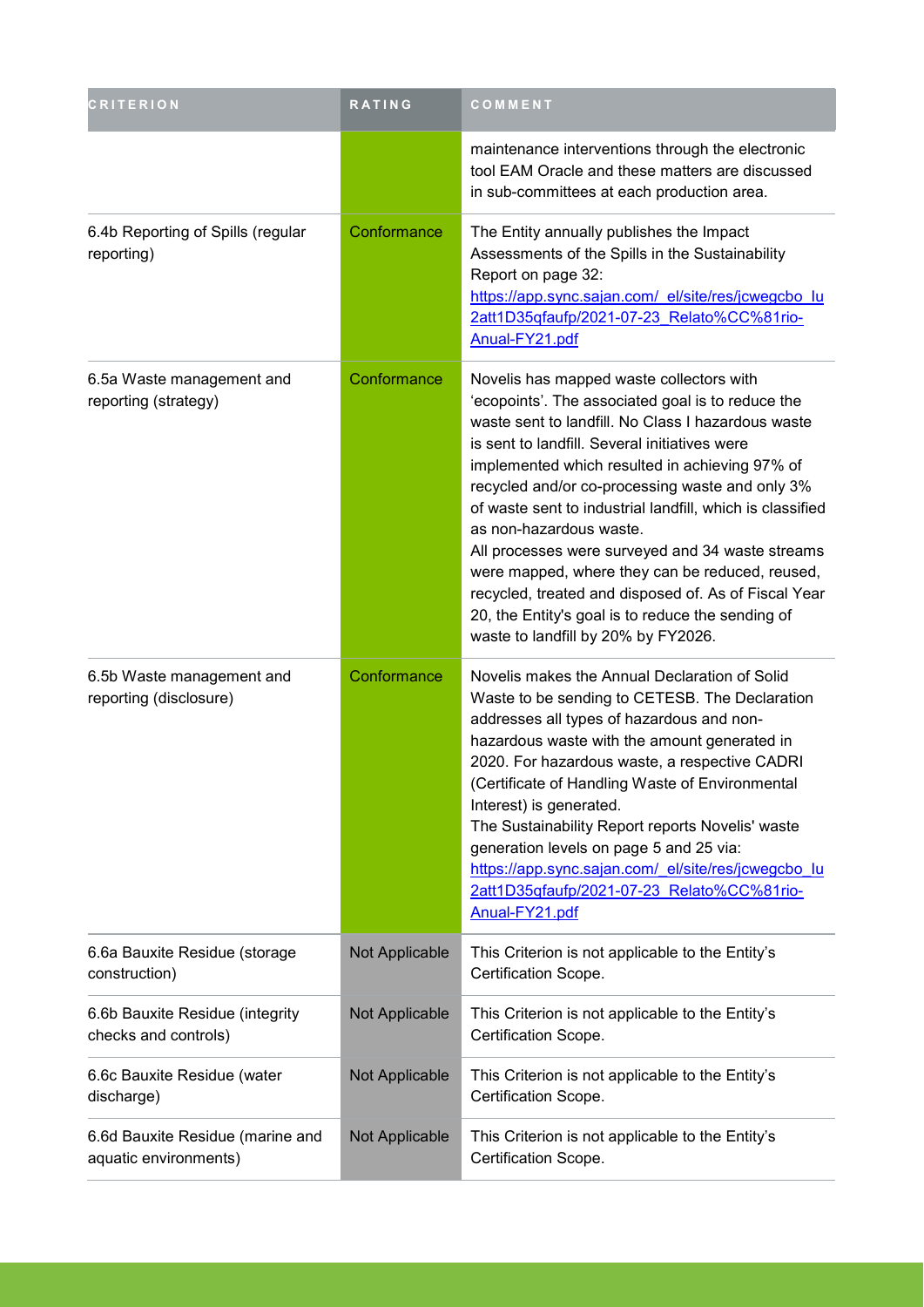| <b>CRITERION</b>                                                 | RATING         | COMMENT                                                                                                                                                                                                                                                                                                                                                                                |  |
|------------------------------------------------------------------|----------------|----------------------------------------------------------------------------------------------------------------------------------------------------------------------------------------------------------------------------------------------------------------------------------------------------------------------------------------------------------------------------------------|--|
| 6.6e Bauxite Residue (start of the<br>art technologies)          | Not Applicable | This Criterion is not applicable to the Entity's<br>Certification Scope.                                                                                                                                                                                                                                                                                                               |  |
| 6.6f Bauxite Residue (remediation)                               | Not Applicable | This Criterion is not applicable to the Entity's<br>Certification Scope.                                                                                                                                                                                                                                                                                                               |  |
| 6.7a Spent Pot Lining (SPL)<br>(storage and management)          | Not Applicable | This Criterion is not applicable to the Entity's<br>Certification Scope.                                                                                                                                                                                                                                                                                                               |  |
| 6.7b Spent Pot Lining (SPL)<br>(recovery and recycling)          | Not Applicable | This Criterion is not applicable to the Entity's<br>Certification Scope.                                                                                                                                                                                                                                                                                                               |  |
| 6.7c Spent Pot Lining (SPL)<br>(Untreated SPL)                   | Not Applicable | This Criterion is not applicable to the Entity's<br>Certification Scope.                                                                                                                                                                                                                                                                                                               |  |
| 6.7d Spent Pot Lining (SPL)<br>(review of alternatives)          | Not Applicable | This Criterion is not applicable to the Entity's<br>Certification Scope.                                                                                                                                                                                                                                                                                                               |  |
| 6.7e Spent Pot Lining (SPL)<br>(marine and aquatic environments) | Not Applicable | This Criterion is not applicable to the Entity's<br>Certification Scope.                                                                                                                                                                                                                                                                                                               |  |
| 6.8a Dross (recovery)                                            | Conformance    | The Entity maximizes the recovery of Aluminium<br>through the treatment of slag and slag waste, being<br>sent to a qualified supplier, which has the slag<br>recovery operation using up to 60% of the material<br>sent, it is returned to Novelis as RSI - Raw<br>Secondary Ingots.                                                                                                   |  |
| 6.8b Dross (recycling)                                           | Conformance    | The Entity maximizes the recovery of Aluminium<br>through the treatment of slag and slag waste, being<br>sent to a qualified supplier, which has the slag<br>recovery operation using up to 60% of the material<br>sent, it is returned to Entity as RSI - Raw<br>Secondary Ingots.                                                                                                    |  |
| 6.8c Dross (review of alternatives)                              | Conformance    | The Entity regularly reviews the options and<br>alternatives for slag waste landfill, being currently<br>sent to a qualified supplier, which has the slag<br>recovery operation with use of up to 60% of the<br>material sent, it is returned to the Entity as RSI -<br>Raw Secondary Ingots.                                                                                          |  |
| PRINCIPLE 7 WATER STEWARDSHIP                                    |                |                                                                                                                                                                                                                                                                                                                                                                                        |  |
| 7.1a Water assessment (mapping)                                  | Conformance    | Novelis manages the water balance, receiving<br>water from the Rio Preto Dam (a tributary of the<br>Ribeirão Capituba), from three artesian wells and<br>treated water from the Public System of the State of<br>São Paulo (SABESP).<br>The monthly Water Consumption Management,<br>according to the values allowed in the grants,<br>demonstrates a consumption below the value that |  |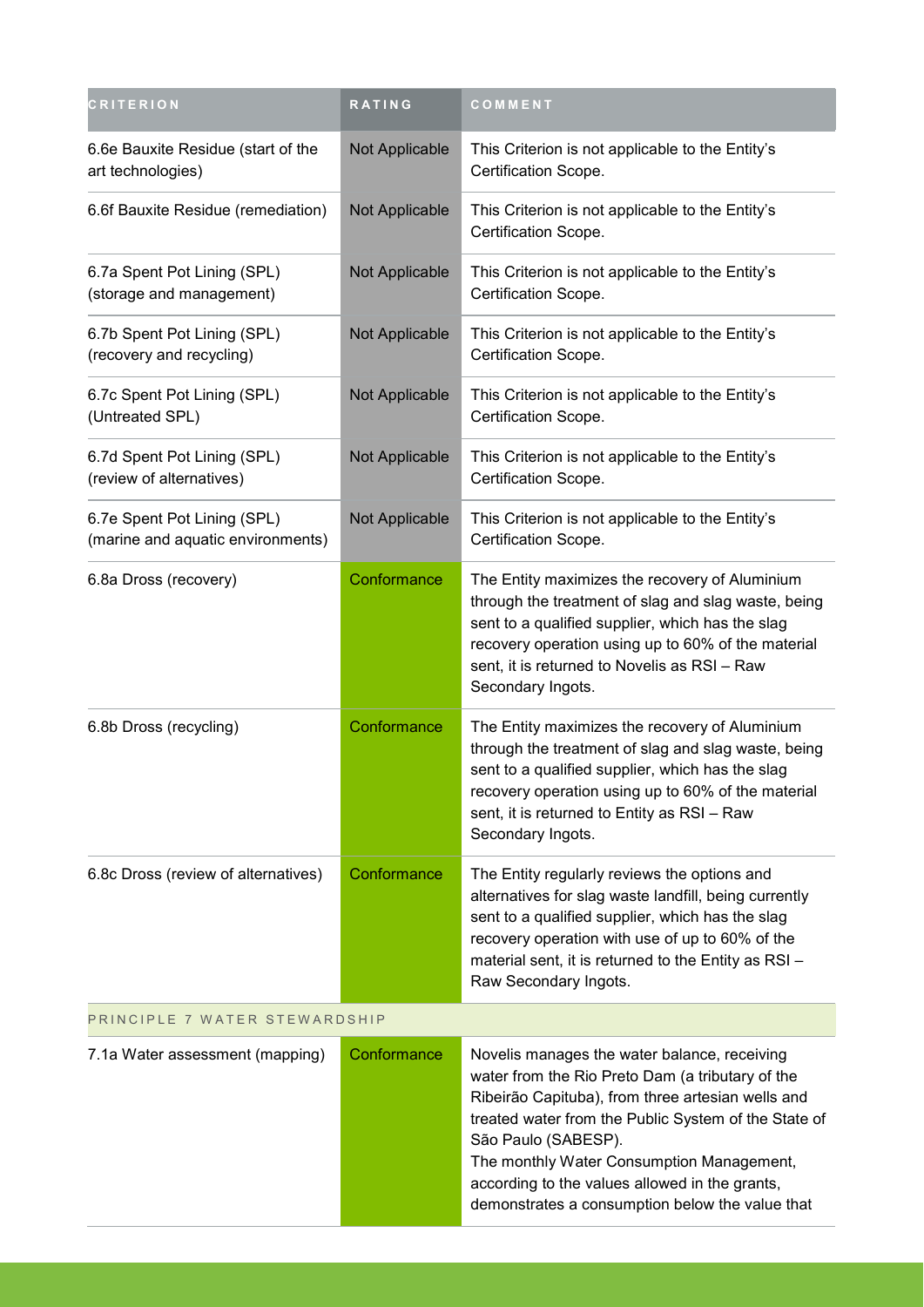| <b>CRITERION</b>                            | RATING      | <b>COMMENT</b>                                                                                                                                                                                                                                                                                                                                                                                                                                                                                                                                                                                                                                                                                                                                                                                                                                                      |
|---------------------------------------------|-------------|---------------------------------------------------------------------------------------------------------------------------------------------------------------------------------------------------------------------------------------------------------------------------------------------------------------------------------------------------------------------------------------------------------------------------------------------------------------------------------------------------------------------------------------------------------------------------------------------------------------------------------------------------------------------------------------------------------------------------------------------------------------------------------------------------------------------------------------------------------------------|
|                                             |             | was authorized by the local authority. It also<br>includes the volume of water reused via the reverse<br>osmosis system.<br>Reused water (Backwash of the Sand Filter and<br>rainwater collection - backwash water filter and rain<br>water reuse) is used throughout the Entity. The<br>reuse of water output from the reverse osmosis to<br>the cooling tower and the condensate water from<br>the compressors.                                                                                                                                                                                                                                                                                                                                                                                                                                                   |
| 7.1b Water assessment (risk<br>assessment)  | Conformance | Novelis has undertaken studies with the ECO<br>Foundation where they identified the various threats<br>to life in Rio Preto microbasin.<br>The Materiality Matrix, contained in the<br>Sustainability report page 15 incorporates this risk<br>assessment:<br>https://app.sync.sajan.com/ el/site/res/jcwegcbo lu<br>2att1D35qfaufp/2021-07-23 Relato%CC%81rio-<br>Anual-FY21.pdf<br>A study was completed in 2021 considering public<br>data mainly from CEIVAP - Committee for<br>Integration of the Paraíba do Sul River Watershed:<br>http://www.ceivap.org.br<br>A risk matrix was sighted for this study on the<br>consumption of subterranean water and surface<br>water, with changes in the quality of ground and<br>surface water and quality of the ETE leaving water<br>and quantity of abstraction identified as significant<br>environmental impacts. |
| 7.2a Water management<br>(management plans) | Conformance | On pages 18 to 20 of the Sustainability Report<br>https://app.sync.sajan.com/ el/site/res/jcwegcbo lu<br>2att1D35qfaufp/2021-07-23 Relato%CC%81rio-<br>Anual-FY21.pdf<br>a study is referred to that was completed in 2021<br>which assessed public data from CEIVAP -<br>Committee for Integration of the Paraíba do Sul<br>River Basin:<br>http://www.ceivap.org.br<br>An Action Plan was sighted with a defined deadline<br>and those responsible for mitigation actions until<br>January 2022, originating from the Risk Matrix. For<br>Fiscal Year 22 there is the environmental objective<br>of reducing the specific water consumption to 295<br>litres/tonne of standardized aluminium.                                                                                                                                                                     |
| 7.2b Water management<br>(monitoring)       | Conformance | An Action Plan was sighted with a defined deadline<br>and those responsible for mitigation actions until<br>January 2022, originating from the Corporate Risk<br>Matrix. For Fiscal Year 22 there is the<br>environmental objective of reducing the specific                                                                                                                                                                                                                                                                                                                                                                                                                                                                                                                                                                                                        |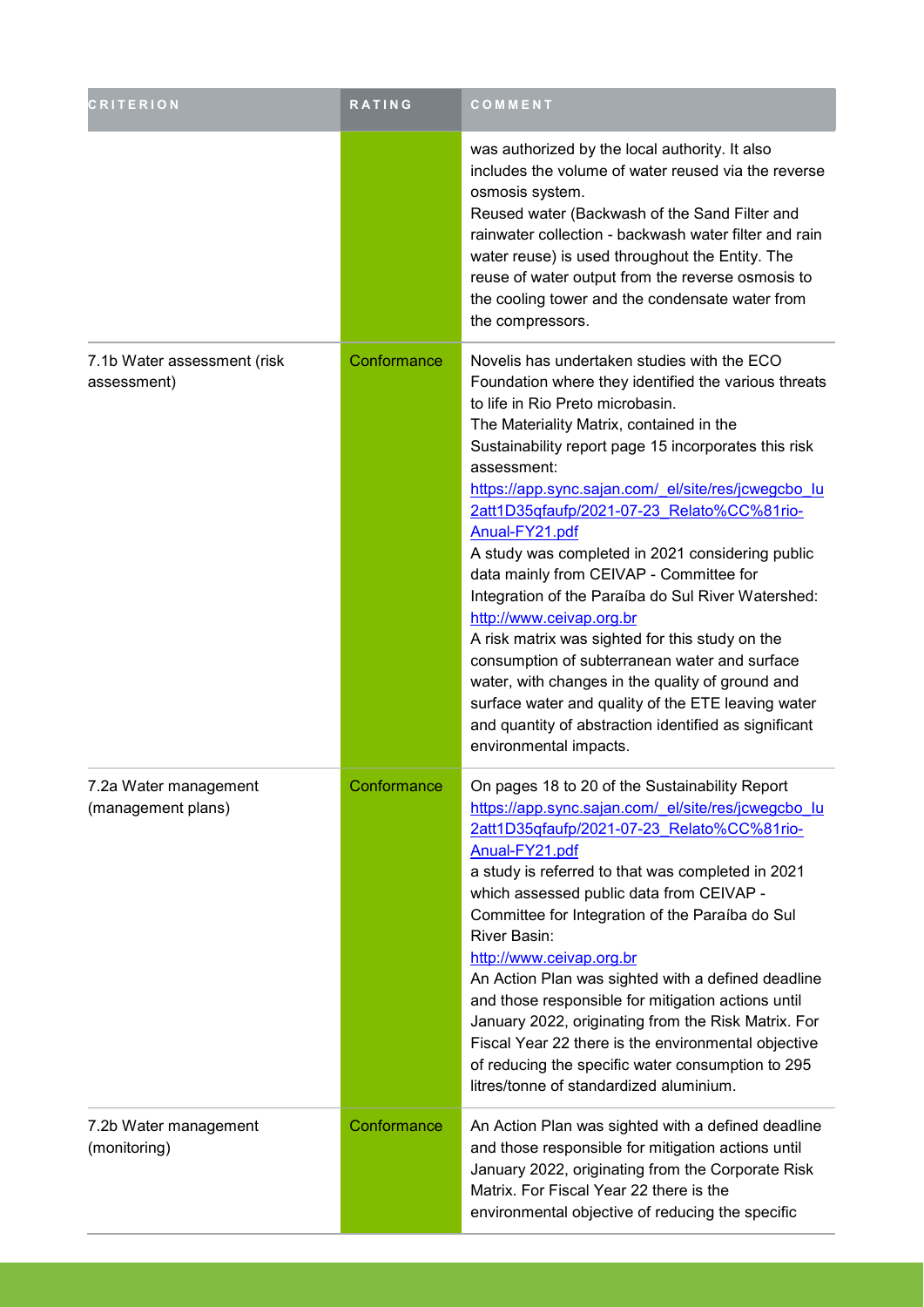| <b>CRITERION</b>                                                           | RATING      | COMMENT                                                                                                                                                                                                                                                                                                                                                                                                                                                                                                                                                                                                                                                                                                                                                                |
|----------------------------------------------------------------------------|-------------|------------------------------------------------------------------------------------------------------------------------------------------------------------------------------------------------------------------------------------------------------------------------------------------------------------------------------------------------------------------------------------------------------------------------------------------------------------------------------------------------------------------------------------------------------------------------------------------------------------------------------------------------------------------------------------------------------------------------------------------------------------------------|
|                                                                            |             | water consumption to 295 litres/tonne of<br>standardized aluminium (total aluminium produced<br>in each stage of the process produced).                                                                                                                                                                                                                                                                                                                                                                                                                                                                                                                                                                                                                                |
| 7.3 Disclosure of water usage and<br>risks                                 | Conformance | On pages 19 of the Sustainability Report reports<br>the annual consumption with 948.09 megalitres,<br>from SABESP's underground, surface and public<br>network:<br>https://app.sync.sajan.com/ el/site/res/jcwegcbo lu<br>2att1D35qfaufp/2021-07-23 Relato%CC%81rio-<br>Anual-FY21.pdf<br>The Water Balance Map is presented with water<br>consumption throughout the plant.<br>In a study prepared by Ramboll (a consulting<br>company) and in the Senior Management Risk<br>Matrix, the material risks related to water and the<br>actions to mitigate the risks that were considered<br>substantial are presented.                                                                                                                                                  |
| PRINCIPLE 8 BIODIVERSITY                                                   |             |                                                                                                                                                                                                                                                                                                                                                                                                                                                                                                                                                                                                                                                                                                                                                                        |
| 8.1 Biodiversity assessment                                                | Conformance | A Biodiversity Action Plan (BAP) has been<br>developed to serve the following purposes:<br>Prevent or mitigate biodiversity loss, contribute to<br>the remediation of significant biodiversity loss;<br>identify the business opportunities arising from<br>biodiversity management; respect the mitigation<br>hierarchy; address any biodiversity risks identified<br>through environmental and social impact<br>assessments (ESIA); and, respond to regulatory<br>requirements.<br>Biodiversity Objectives are developed to define<br>actions necessary to preserve / increase the value<br>of biodiversity and ecosystem services and<br>increase the outcome of the specified actions. In<br>this study, it is considered the National Policy for<br>Biodiversity. |
| 8.2a Biodiversity management<br>(biodiversity action plans)                | Conformance | Using the Ramboll study, Novelis developed its<br>Fiscal Year 22 Action Matrix - Fiscal Year 23,<br>addressing the 10 actions recommended by<br>Ramboll with a deadline until December 2022.<br>The Entity has determined to undertake a new<br>biodiversity study to assess the evolution of actions,<br>according to the Environmental Monitoring Plan,<br>which requires an annual survey to be completed.                                                                                                                                                                                                                                                                                                                                                          |
| 8.2b Biodiversity management<br>(consultation and mitigation<br>hierarchy) | Conformance | The identification of conservation actions were<br>included in the Ramboll study, seeking to comply<br>with the foundations of the mitigation hierarchy<br>(avoid, minimize, restore and compensate).                                                                                                                                                                                                                                                                                                                                                                                                                                                                                                                                                                  |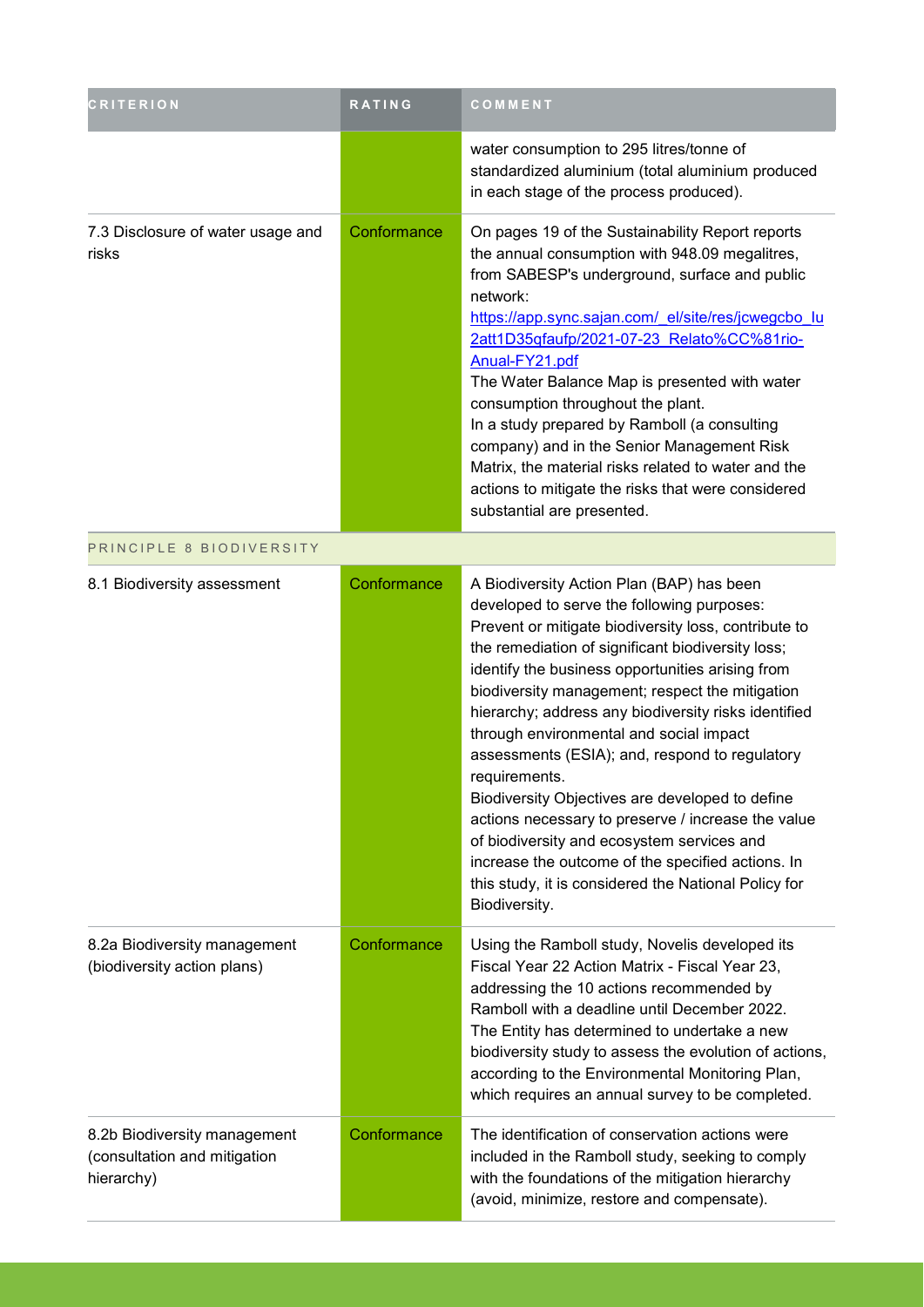| <b>CRITERION</b>                                                                          | <b>RATING</b>  | COMMENT                                                                                                                                                                                                                                                                                                                                                                                                                                                                                                                                                                                           |
|-------------------------------------------------------------------------------------------|----------------|---------------------------------------------------------------------------------------------------------------------------------------------------------------------------------------------------------------------------------------------------------------------------------------------------------------------------------------------------------------------------------------------------------------------------------------------------------------------------------------------------------------------------------------------------------------------------------------------------|
| 8.2c Biodiversity management<br>(reporting)                                               | Conformance    | Information on the Biodiversity Action Plan is<br>presented in the Sustainability Report on pages 26<br>and 29.<br>https://app.sync.sajan.com/ el/site/res/jcwegcbo lu<br>2att1D35qfaufp/2021-07-23 Relato%CC%81rio-<br>Anual-FY21.pdf                                                                                                                                                                                                                                                                                                                                                            |
| 8.3 Alien Species                                                                         | Conformance    | The Entity proactively prevents the accidental or<br>deliberate introduction of alien species that may<br>have significant adverse impacts on biodiversity<br>during the works to expand its facilities.<br>For more information, access the Annual Report -<br>South America 2021 at:<br>https://app.sync.sajan.com/ el/site/res/jcwegcbo lu<br>2att1D35qfaufp/2021-07-23 Relato%CC%81rio-<br>Anual-FY21.pdf                                                                                                                                                                                     |
| 8.4a Commitment to "No Go" in<br>World Heritage properties<br>(exploration and new mines) | Not Applicable | This Criterion is not applicable to the Entity's<br>Certification Scope.                                                                                                                                                                                                                                                                                                                                                                                                                                                                                                                          |
| 8.4b Commitment to "No Go" in<br>World Heritage properties (existing<br>operations)       | Not Applicable | This Criterion is not applicable to the Entity's<br>Certification Scope.                                                                                                                                                                                                                                                                                                                                                                                                                                                                                                                          |
| 8.5a Mine rehabilitation (best<br>available techniques)                                   | Not Applicable | This Criterion is not applicable to the Entity's<br>Certification Scope.                                                                                                                                                                                                                                                                                                                                                                                                                                                                                                                          |
| 8.5b Mine rehabilitation (financial<br>provisions)                                        | Not Applicable | This Criterion is not applicable to the Entity's<br>Certification Scope.                                                                                                                                                                                                                                                                                                                                                                                                                                                                                                                          |
| PRINCIPLE 9 HUMAN RIGHTS                                                                  |                |                                                                                                                                                                                                                                                                                                                                                                                                                                                                                                                                                                                                   |
| 9.1a Human Rights Due Diligence<br>(policy)                                               | Conformance    | The Entity respects and supports individual and<br>collective human rights affected by its operations,<br>being evidenced the commitment to assess,<br>prevent and remedy potential adverse impacts on<br>human rights in a way that is consistent with<br>international instruments on human rights in the<br>Policy Human Rights and Social Responsibility<br>Policy.<br>https://pt-br.novelis.com/wp-<br>content/uploads/2020/10/Poli%CC%81tica-de-<br>Direitos-Humanos.pdf and<br>https://pt-br.novelis.com/wp-<br>content/uploads/2021/07/Poli%CC%81tica-<br>Responsabilidade-Social-NSA.pdf |
| 9.1b Human Rights Due Diligence<br>(process)                                              | Conformance    | The Entity commissioned a Due Diligence<br>assessment by the Ramboll company in March<br>2021, taking into account the analyses of human<br>rights seeking to identify, prevent, mitigate and                                                                                                                                                                                                                                                                                                                                                                                                     |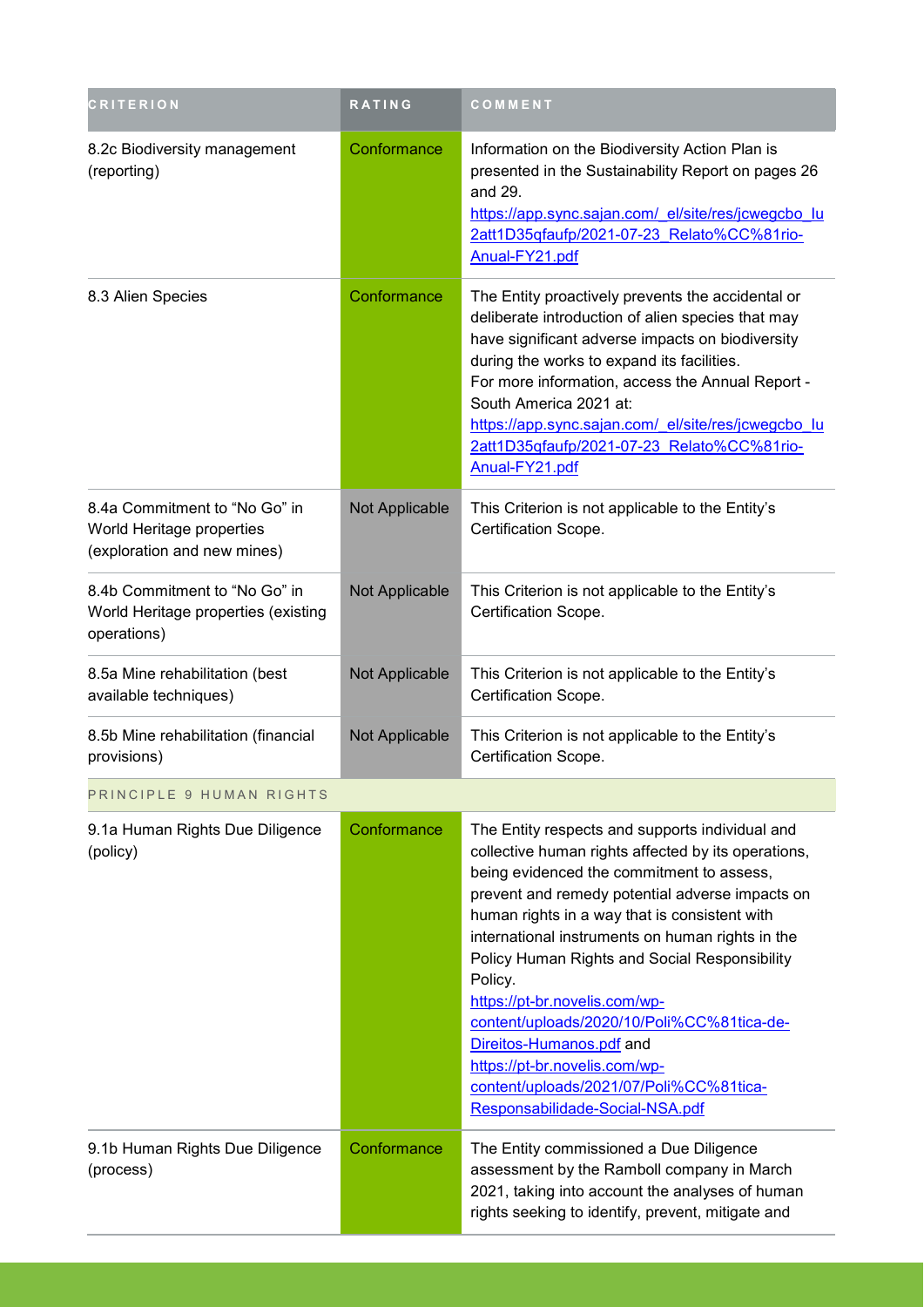| <b>CRITERION</b>                                 | <b>RATING</b> | COMMENT                                                                                                                                                                                                                                                                                                                                                                                                                                                                                                                                                                                                                                                                                                                                                        |
|--------------------------------------------------|---------------|----------------------------------------------------------------------------------------------------------------------------------------------------------------------------------------------------------------------------------------------------------------------------------------------------------------------------------------------------------------------------------------------------------------------------------------------------------------------------------------------------------------------------------------------------------------------------------------------------------------------------------------------------------------------------------------------------------------------------------------------------------------|
|                                                  |               | account for their actual and potential impacts on<br>human rights.<br>There were no human rights impacts identified in<br>the area of influence of the Entity.                                                                                                                                                                                                                                                                                                                                                                                                                                                                                                                                                                                                 |
| 9.1c Human Rights Due Diligence<br>(remediation) | Conformance   | The Entity commissioned a Due Diligence<br>assessment by the Ramboll company in March<br>2021, taking into account the analyses of human<br>rights seeking to identify, prevent, mitigate and<br>account for their actual and potential impacts on<br>human rights.<br>There were no human rights impacts identified in<br>the area of influence of the Entity.<br>For more information access the Annual Report -<br>South America 2021 (pages 14-15 and 35-38) at:<br>https://pt-br.novelis.com/wp-<br>content/uploads/2021/07/2021-07-<br>23 Relato%CC%81rio-Anual-FY21.pdf                                                                                                                                                                                 |
| 9.2 Women's Rights                               | Conformance   | The Entity has developed and implemented the<br>Human Rights Policy, guaranteeing respect for the<br>rights and interests of women, preventing all forms<br>of discrimination against women.<br>The Entity has detailed in its Annual Report - South<br>America, its commitment to increase the<br>participation of women in Monthly Professional<br>positions in 50% of new hires in junior positions and<br>for Hourly Professionals in 33% of new hires in<br>entry positions.<br>The Entity had an increase in female leadership in<br>2020 by 28%. For more information, consult the<br>Annual Report - South America 2021, pages 6 to 8<br>at:<br>https://pt-br.novelis.com/wp-<br>content/uploads/2021/07/2021-07-<br>23 Relato%CC%81rio-Anual-FY21.pdf |
| 9.3 Indigenous Peoples                           | Conformance   | The Entity has implemented the Human Rights<br>Policy guaranteeing respect for Human Rights,<br>including the interest of Indigenous Peoples.<br>For more information:<br>https://pt-br.novelis.com/wp-<br>content/uploads/2021/07/2021-07-<br>23 Relato%CC%81rio-Anual-FY21.pdf                                                                                                                                                                                                                                                                                                                                                                                                                                                                               |
| 9.4 Free, Prior, and Informed<br>Consent (FPIC)  | Conformance   | The Entity commissioned a Due Diligence<br>assessment by the Ramboll company in March<br>2021, taking into account the environmental, social,<br>cultural, human rights, gender analysis, for new<br>projects and changes to existing facilities.                                                                                                                                                                                                                                                                                                                                                                                                                                                                                                              |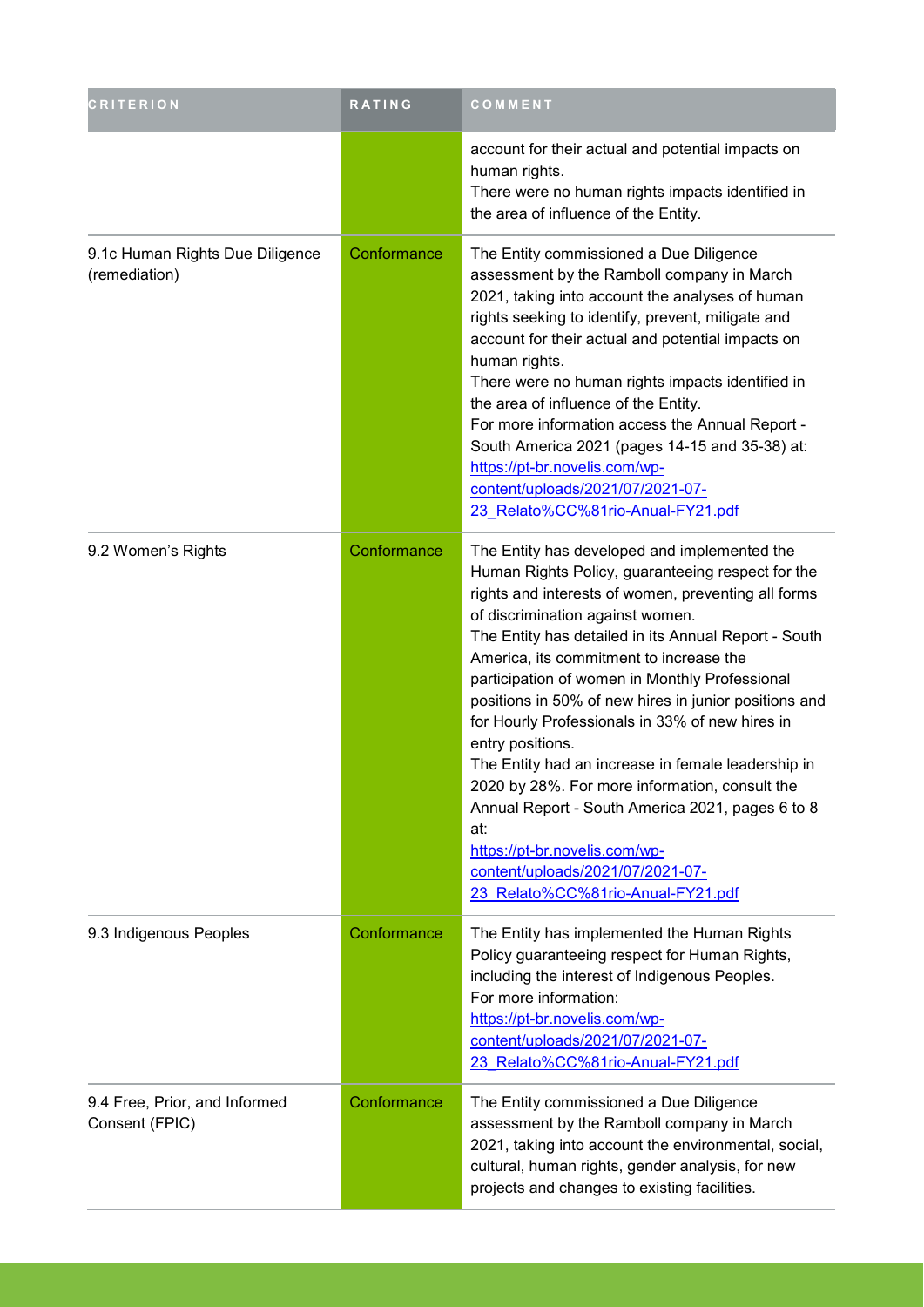| <b>CRITERION</b>                                 | <b>RATING</b> | COMMENT                                                                                                                                                                                                                                                                                                                                                                                                                                                                                                                                                                                                |
|--------------------------------------------------|---------------|--------------------------------------------------------------------------------------------------------------------------------------------------------------------------------------------------------------------------------------------------------------------------------------------------------------------------------------------------------------------------------------------------------------------------------------------------------------------------------------------------------------------------------------------------------------------------------------------------------|
|                                                  |               | The Entity developed and implemented the Change<br>Management Procedure to develop the stages of<br>Impact Assessment assessments.<br>For more information access the Annual Report -<br>South America 2021 (pages 14-15 and 25-38) at:<br>https://pt-br.novelis.com/wp-<br>content/uploads/2021/07/2021-07-<br>23 Relato%CC%81rio-Anual-FY21.pdf                                                                                                                                                                                                                                                      |
| 9.5 Cultural and sacred heritage                 | Conformance   | The Entity has defined in its ASI Manual the<br>commitment, if values that are considered as<br>cultural and sacred heritage within the Entity's area<br>of influence are identified, taking appropriate<br>measures to ensure the conservation and<br>preservation of the values identified in the<br>Communities and in the Areas of Entity Influence.                                                                                                                                                                                                                                               |
| 9.6a Resettlements (avoid or<br>minimise)        | Conformance   | The Entity commissioned a Due Diligence<br>assessment by the Ramboll company in March<br>2021, taking into account the environmental, social,<br>cultural, human rights, gender analysis, for new<br>projects and changes to existing facilities.<br>The Entity developed and implemented the Change<br>Management Procedure to develop the stages of<br>Impact Assessment assessments.<br>For more information access the Annual Report -<br>South America 2021 (pages 14-15 and 35-38) at:<br>https://pt-br.novelis.com/wp-<br>content/uploads/2021/07/2021-07-<br>23 Relato%CC%81rio-Anual-FY21.pdf |
| 9.6b Resettlements (where<br>unavoidable)        | Conformance   | The Entity commissioned a Due Diligence<br>assessment by the Ramboll company in March<br>2021, taking into account the environmental, social,<br>cultural, human rights, gender analysis, for new<br>projects and changes to existing facilities.<br>The Entity developed and implemented the Change<br>Management Procedure to develop the stages of<br>Impact Assessment assessments.<br>For more information access the Annual Report -<br>South America 2021 (pages 14-15 and 35-38) at:<br>https://pt-br.novelis.com/wp-<br>content/uploads/2021/07/2021-07-<br>23 Relato%CC%81rio-Anual-FY21.pdf |
| 9.7a Local Communities (rights and<br>interests) | Conformance   | The Entity respects the Legal Rights and Interests<br>of local Communities through the development of<br>the Social Responsibility Policy, the Social Impact<br>Assessment Report and through the Disclosure of<br>the Annual Report - South America 2021                                                                                                                                                                                                                                                                                                                                              |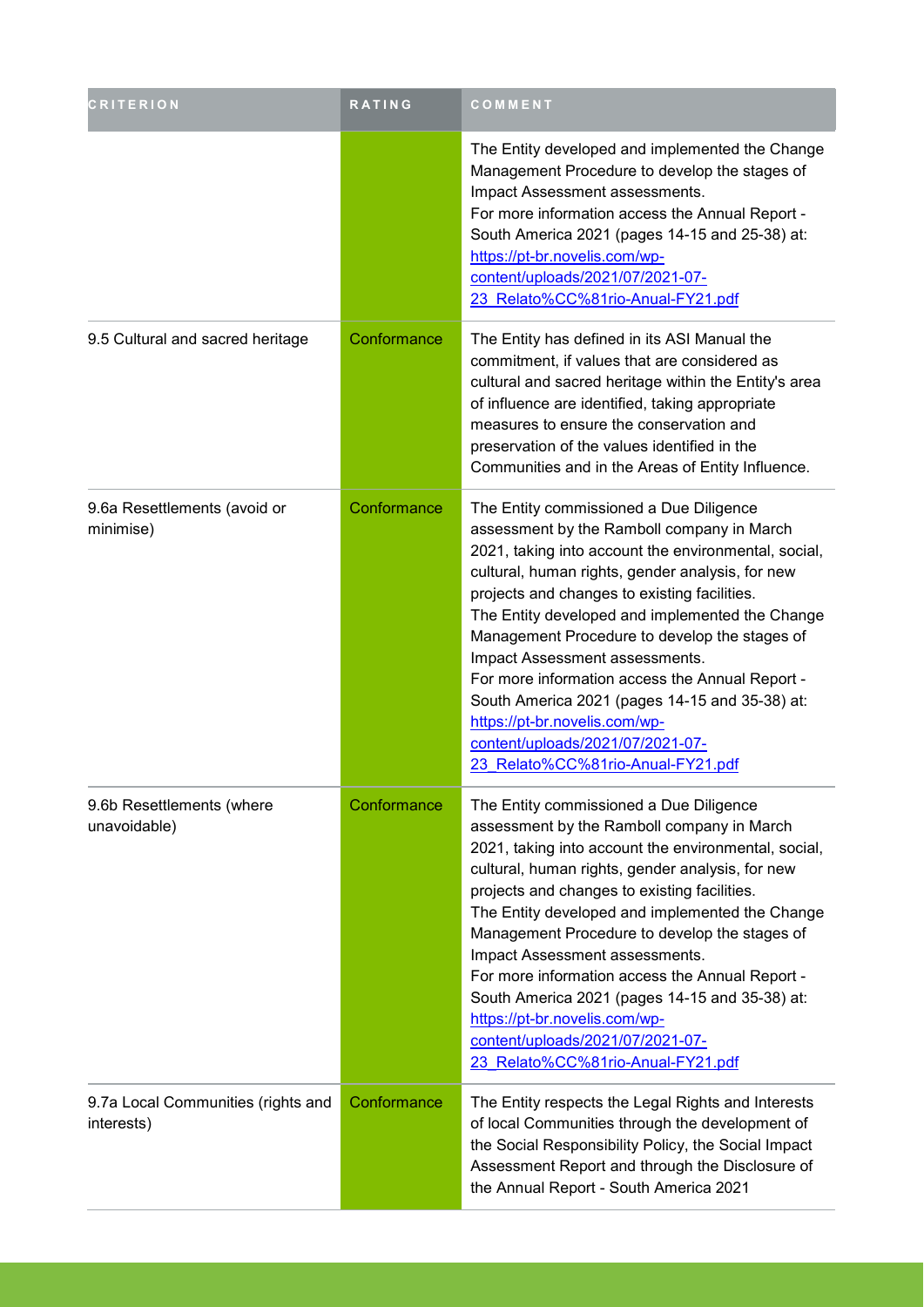| <b>CRITERION</b>                             | RATING      | COMMENT                                                                                                                                                                                                                                                                                                                                                                                                                                                                                                                                                                                           |
|----------------------------------------------|-------------|---------------------------------------------------------------------------------------------------------------------------------------------------------------------------------------------------------------------------------------------------------------------------------------------------------------------------------------------------------------------------------------------------------------------------------------------------------------------------------------------------------------------------------------------------------------------------------------------------|
|                                              |             | For more information, access the Annual Report -<br>South America, page 13 at:<br>https://pt-br.novelis.com/wp-<br>content/uploads/2021/07/2021-07-<br>23 Relato%CC%81rio-Anual-FY21.pdf                                                                                                                                                                                                                                                                                                                                                                                                          |
| 9.7b Local Communities (impacts)             | Conformance | The Entity respects the Legal Rights and Interests<br>of local Communities through the development of<br>the Social Responsibility Policy, the Social Impact<br>Assessment Report and through the Disclosure of<br>the Annual Report - South America 2021<br>For more information, access the Annual Report -<br>South America, page 13 at:<br>https://pt-br.novelis.com/wp-<br>content/uploads/2021/07/2021-07-<br>23 Relato%CC%81rio-Anual-FY21.pdf                                                                                                                                             |
| 9.7c Local Communities<br>(livelihoods)      | Conformance | The Entity respects and supports individual and<br>collective human rights affected by its operations,<br>being evidenced the commitment to assess,<br>prevent and remedy potential adverse impacts on<br>human rights in a way that is consistent with<br>international instruments on Human Rights in the<br>Policy Human Rights and Social Responsibility<br>Policy.<br>https://pt-br.novelis.com/wp-<br>content/uploads/2020/10/Poli%CC%81tica-de-<br>Direitos-Humanos.pdf and<br>https://pt-br.novelis.com/wp-<br>content/uploads/2021/07/Poli%CC%81tica-<br>Responsabilidade-Social-NSA.pdf |
| 9.8 Conflict-Affected and High-Risk<br>Areas | Conformance | The Entity does not contribute to armed conflicts or<br>human rights abuses in conflict-affected and high-<br>risk areas. For more information:<br>https://pt-br.novelis.com/wp-<br>content/uploads/2020/10/Poli%CC%81tica-de-<br>Direitos-Humanos.pdf<br>and the Annual Report - South America 2021<br>(pages 14-15 and 35-38) at:<br>https://pt-br.novelis.com/wp-<br>content/uploads/2021/07/2021-07-<br>23 Relato%CC%81rio-Anual-FY21.pdf                                                                                                                                                     |
| 9.9 Security practice                        | Conformance | The Entity has developed and implemented private<br>property security protocols, respecting the human<br>rights of employees.                                                                                                                                                                                                                                                                                                                                                                                                                                                                     |
| PRINCIPLE 10 LABOUR RIGHTS                   |             |                                                                                                                                                                                                                                                                                                                                                                                                                                                                                                                                                                                                   |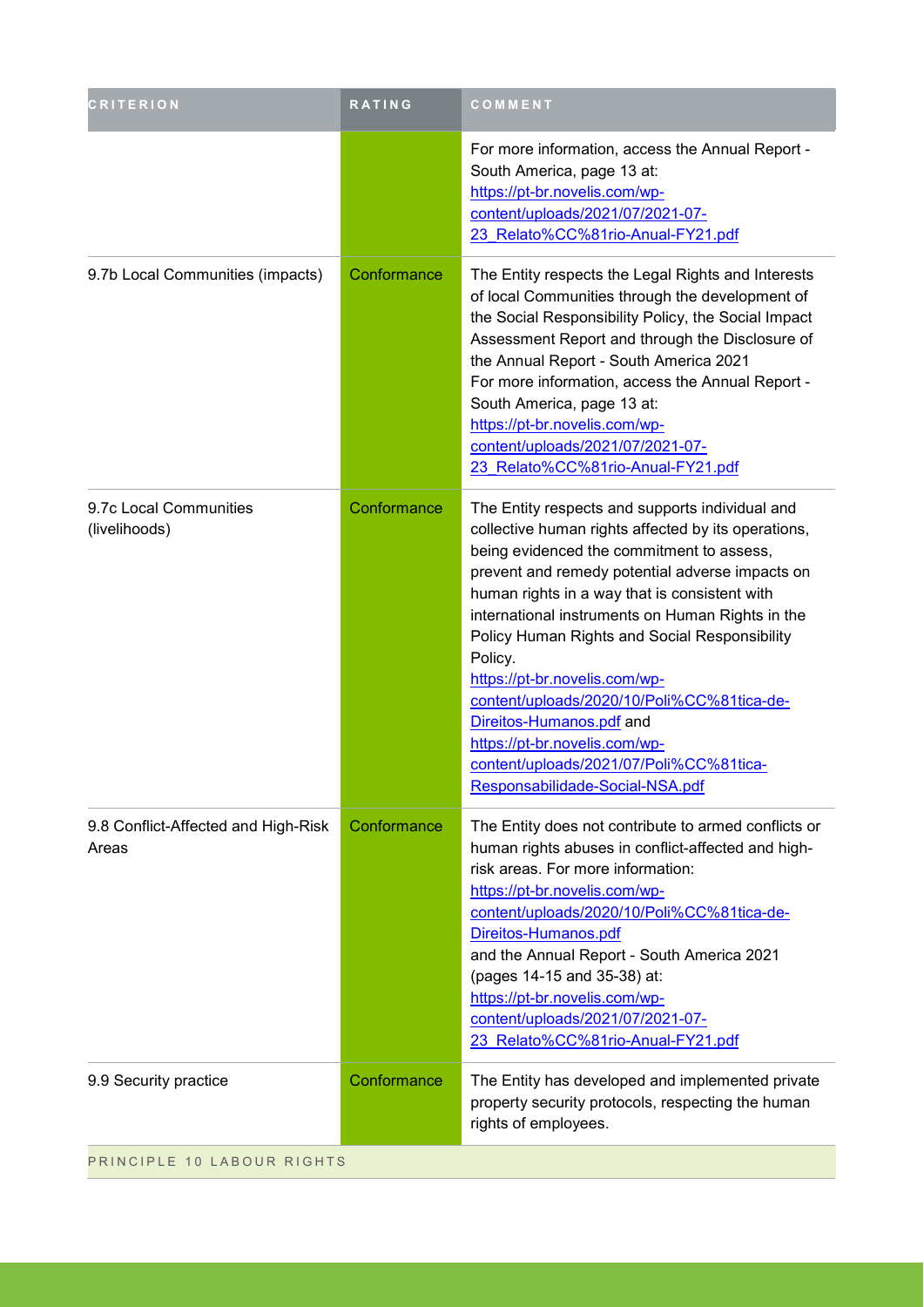| <b>CRITERION</b>                                                                                      | <b>RATING</b>  | COMMENT                                                                                                                                                                                                                                                                                                                                                                                                                                      |
|-------------------------------------------------------------------------------------------------------|----------------|----------------------------------------------------------------------------------------------------------------------------------------------------------------------------------------------------------------------------------------------------------------------------------------------------------------------------------------------------------------------------------------------------------------------------------------------|
| 10.1a Freedom of Association and<br><b>Right to Collective Bargaining</b><br>(freedom of association) | Conformance    | The Entity respects the Rights of Workers to freely<br>associate with the Union since the hiring of<br>Workers. For more information:<br>https://data.smetal.org.br/file/2020/10/19/H131614-<br>F00006-R668.pdf                                                                                                                                                                                                                              |
| 10.1b Freedom of Association and<br>Right to Collective Bargaining<br>(collective bargaining)         | Conformance    | The Entity respects the Rights of Workers to freely<br>associate with the Union since the hiring of<br>Workers. For more information:<br>https://data.smetal.org.br/file/2020/10/19/H131614-<br>F00006-R668.pdf                                                                                                                                                                                                                              |
| 10.1c Freedom of Association and<br><b>Right to Collective Bargaining</b><br>(alternative means)      | Not Applicable | This is not applicable for the Entity as it has Union<br>Agreements. For more information:<br>https://data.smetal.org.br/file/2020/10/19/H131614-<br>F00006-R668.pdf                                                                                                                                                                                                                                                                         |
| 10.2a Child Labour (minimum age)                                                                      | Conformance    | The Entity does not tolerate the use of Child Labour<br>directly or indirectly at any stage of its production<br>and/or administrative process. For more information<br>access the Human Rights Policy (page 4) at:<br>https://pt-br.novelis.com/wp-<br>content/uploads/2020/10/Poli%CC%81tica-de-<br>Direitos-Humanos.pdf                                                                                                                   |
| 10.2b Child Labour (hazardous)                                                                        | Conformance    | The Entity does not tolerate the use of Child Labour<br>directly or indirectly at any stage of its production<br>and/or administrative process. For more information<br>access the Human Rights Policy (page 4) at:<br>https://pt-br.novelis.com/wp-<br>content/uploads/2020/10/Poli%CC%81tica-de-<br>Direitos-Humanos.pdf                                                                                                                   |
| 10.2c Child Labour (worst forms)                                                                      | Conformance    | The Entity does not tolerate the use of Child Labour<br>directly or indirectly at any stage of its production<br>and/or administrative process. For more information<br>access the Human Rights Policy (page 4) at:<br>https://pt-br.novelis.com/wp-<br>content/uploads/2020/10/Poli%CC%81tica-de-<br>Direitos-Humanos.pdf                                                                                                                   |
| 10.3a Forced Labour (human<br>trafficking)                                                            | Conformance    | The Entity does not engage in or support trafficking<br>in persons directly or through any employment or<br>recruitment agency, which has been highlighted<br>through campaigns and initiatives to publicise the<br>Human Rights Policy and Integrity System.<br>For more information, access the Human Rights<br>Policy (page 4) at:<br>https://pt-br.novelis.com/wp-<br>content/uploads/2020/10/Poli%CC%81tica-de-<br>Direitos-Humanos.pdf |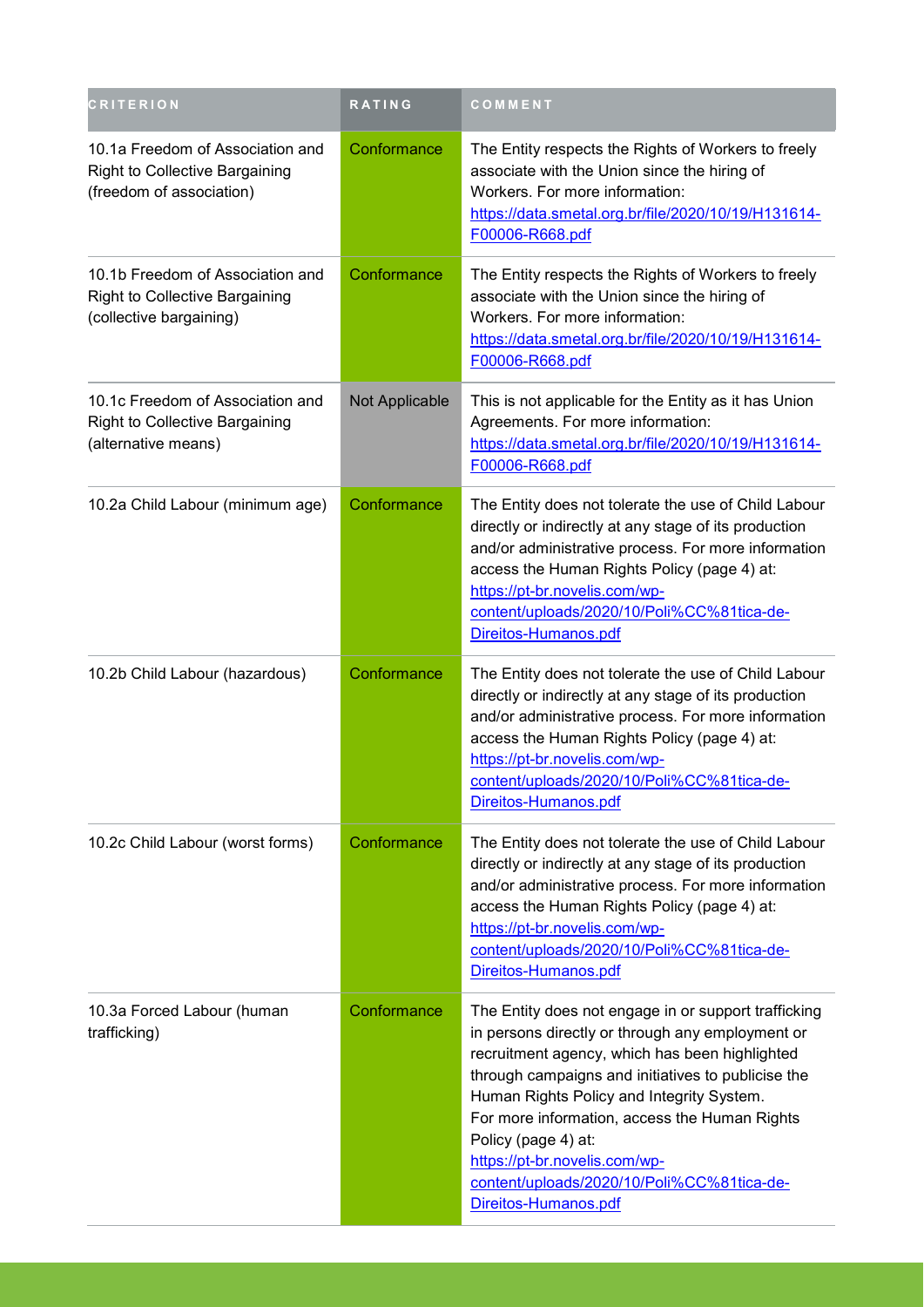| <b>CRITERION</b>                                  | RATING      | COMMENT                                                                                                                                                                                                                                                                                                                                                                                                                                                                                                                                                   |
|---------------------------------------------------|-------------|-----------------------------------------------------------------------------------------------------------------------------------------------------------------------------------------------------------------------------------------------------------------------------------------------------------------------------------------------------------------------------------------------------------------------------------------------------------------------------------------------------------------------------------------------------------|
| 10.3b Forced Labour (deposits,<br>fees, advances) | Conformance | The Entity does not require any form of deposit or<br>recruitment fee for hiring workers directly or<br>indirectly at any stage of its production and/or<br>administrative process. For more information<br>access the Human Rights Policy at:<br>https://pt-br.novelis.com/wp-<br>content/uploads/2020/07/Code-of-Conduct.pdf<br>and the Code of Conduct at:<br>https://pt-br.novelis.com/wp-<br>content/uploads/2020/10/Poli%CC%81tica-de-<br>Direitos-Humanos.pdf                                                                                      |
| 10.3c Forced Labour (migrant<br>workers)          | Conformance | The Entity does not require any form of deposit or<br>recruitment fee for hiring workers directly or<br>indirectly at any stage of its production and/or<br>administrative process. For more information<br>access the Human Rights Policy at:<br>https://pt-br.novelis.com/wp-<br>content/uploads/2020/07/Code-of-Conduct.pdf<br>and the Code of Conduct at:<br>https://pt-br.novelis.com/wp-<br>content/uploads/2020/10/Poli%CC%81tica-de-<br>Direitos-Humanos.pdf                                                                                      |
| 10.3d Forced Labour (debt<br>bondage)             | Conformance | The Entity does not require any form of deposit or<br>recruitment fee for hiring workers directly or<br>indirectly at any stage of its production and/or<br>administrative process. For more information<br>access the Human Rights Policy at:<br>https://pt-br.novelis.com/wp-<br>content/uploads/2020/07/Code-of-Conduct.pdf<br>and the Code of Conduct at:<br>https://pt-br.novelis.com/wp-<br>content/uploads/2020/10/Poli%CC%81tica-de-<br>Direitos-Humanos.pdf                                                                                      |
| 10.3e Forced Labour (freedom of<br>movement)      | Conformance | The Entity does not unjustifiably restrict the<br>freedom of movement of Workers in the workplace<br>or require any form of deposit or recruitment fee for<br>hiring workers directly or indirectly at any stage of<br>its productive and/or administrative process.<br>For more information, access the Human Rights<br>Policy at:<br>https://pt-br.novelis.com/wp-<br>content/uploads/2020/10/Poli%CC%81tica-de-<br>Direitos-Humanos.pdf<br>and the Code of Conduct at:<br>https://pt-br.novelis.com/wp-<br>content/uploads/2020/07/Code-of-Conduct.pdf |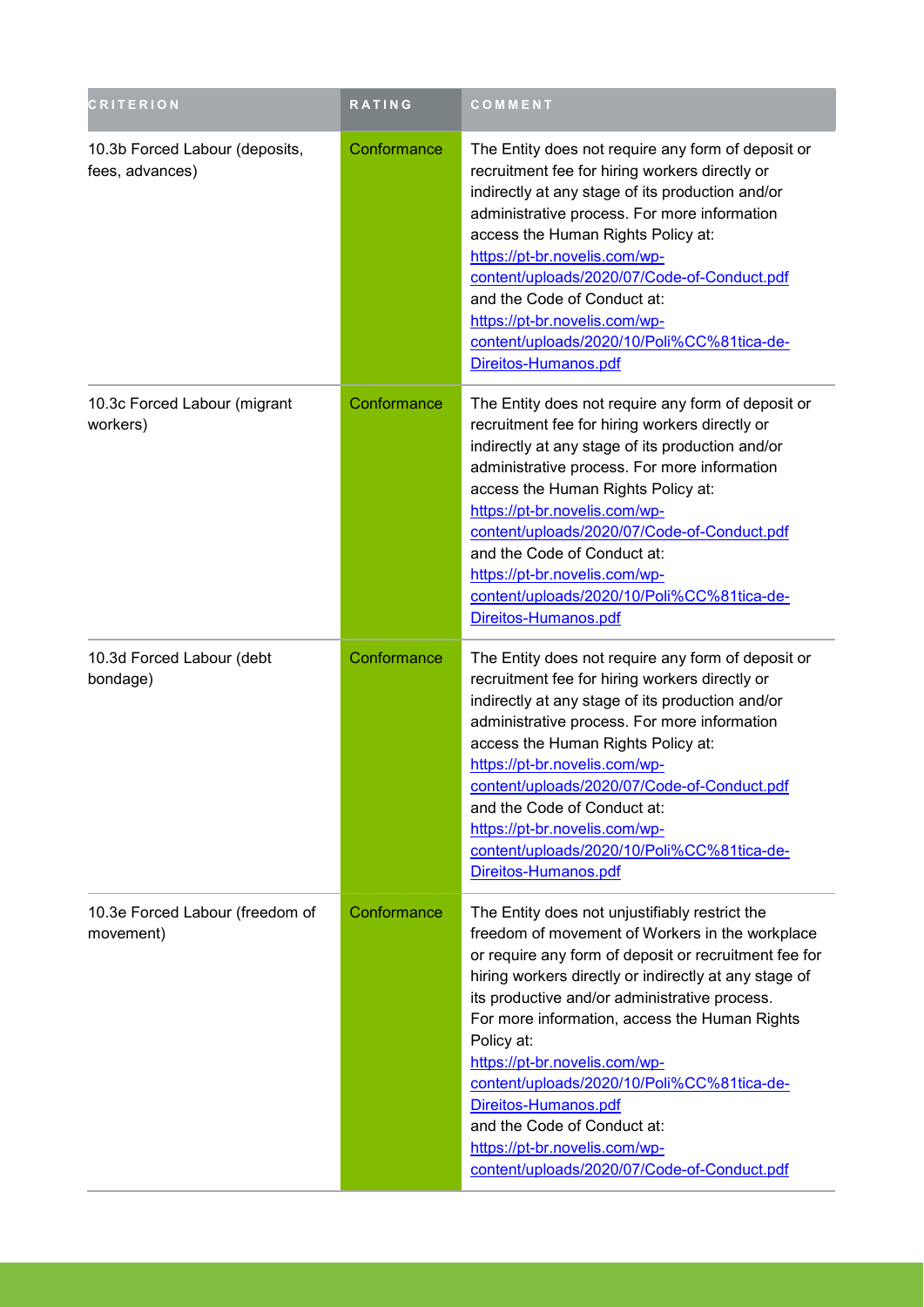| <b>CRITERION</b>                                                                | RATING      | COMMENT                                                                                                                                                                                                                                                                                                                                                                                                                                                                                                                                                                                                                                          |
|---------------------------------------------------------------------------------|-------------|--------------------------------------------------------------------------------------------------------------------------------------------------------------------------------------------------------------------------------------------------------------------------------------------------------------------------------------------------------------------------------------------------------------------------------------------------------------------------------------------------------------------------------------------------------------------------------------------------------------------------------------------------|
| 10.3f Forced Labour (retention of<br>identity papers, permits,<br>certificates) | Conformance | The Entity does not keep original identity<br>documents, travel documents or worker training<br>certificates.                                                                                                                                                                                                                                                                                                                                                                                                                                                                                                                                    |
| 10.3g Forced Labour (freedom to<br>terminate employment)                        | Conformance | The Entity does not deny Workers the freedom to<br>terminate their employment contract at any time,<br>without penalty, upon notice within a reasonable<br>period or defined in the employment contract.                                                                                                                                                                                                                                                                                                                                                                                                                                         |
| 10.4 Non-Discrimination                                                         | Conformance | The Entity guarantees equal opportunities and does<br>not engage or support Discrimination in the hiring,<br>salary, promotion, training, promotion opportunities<br>or termination of any Employee based on gender,<br>race, national or social origin, religion, disability,<br>affiliation politics, sexual orientation, marital status,<br>family responsibilities, age or any other condition<br>that may give rise to discrimination.<br>For more information:<br>https://pt-br.novelis.com/wp-<br>content/uploads/2021/07/2021-07-<br>23 Relato%CC%81rio-Anual-FY21.pdf and<br>https://pt-br.novelis.com/about-us/community-<br>outreach/ |
| 10.5 Communication and<br>engagement                                            | Conformance | The Entity ensures open communication and direct<br>involvement with Workers and their representatives<br>in relation to working conditions and resolution of<br>work issues and compensation, without threat of<br>reprisal, intimidation or harassment.<br>For more information:<br>https://pt-br.novelis.com/wp-<br>content/uploads/2020/10/Poli%CC%81tica-do-<br>Canal-de-Denu%CC%81ncias.pdf and<br>https://pt-br.novelis.com/wp-<br>content/uploads/2020/10/Poli%CC%81tica-de-<br>Direitos-Humanos.pdf                                                                                                                                     |
| 10.6 Disciplinary practices                                                     | Conformance | The Entity does not engage in and does not tolerate<br>the use of corporal punishment, mental or physical<br>coercion, harassment and gender violence,<br>including sexual harassment or verbal abuse of<br>workers.                                                                                                                                                                                                                                                                                                                                                                                                                             |
| 10.7a Remuneration (living wage)                                                | Conformance | The Entity respects the rights of Workers to a<br>decent minimum wage and guaranteed the wages<br>paid for a monthly working day, in accordance with<br>the Collective Union Convention.<br>For more information:<br>https://data.smetal.org.br/file/2020/10/19/H131614-<br>F00006-R668.pdf                                                                                                                                                                                                                                                                                                                                                      |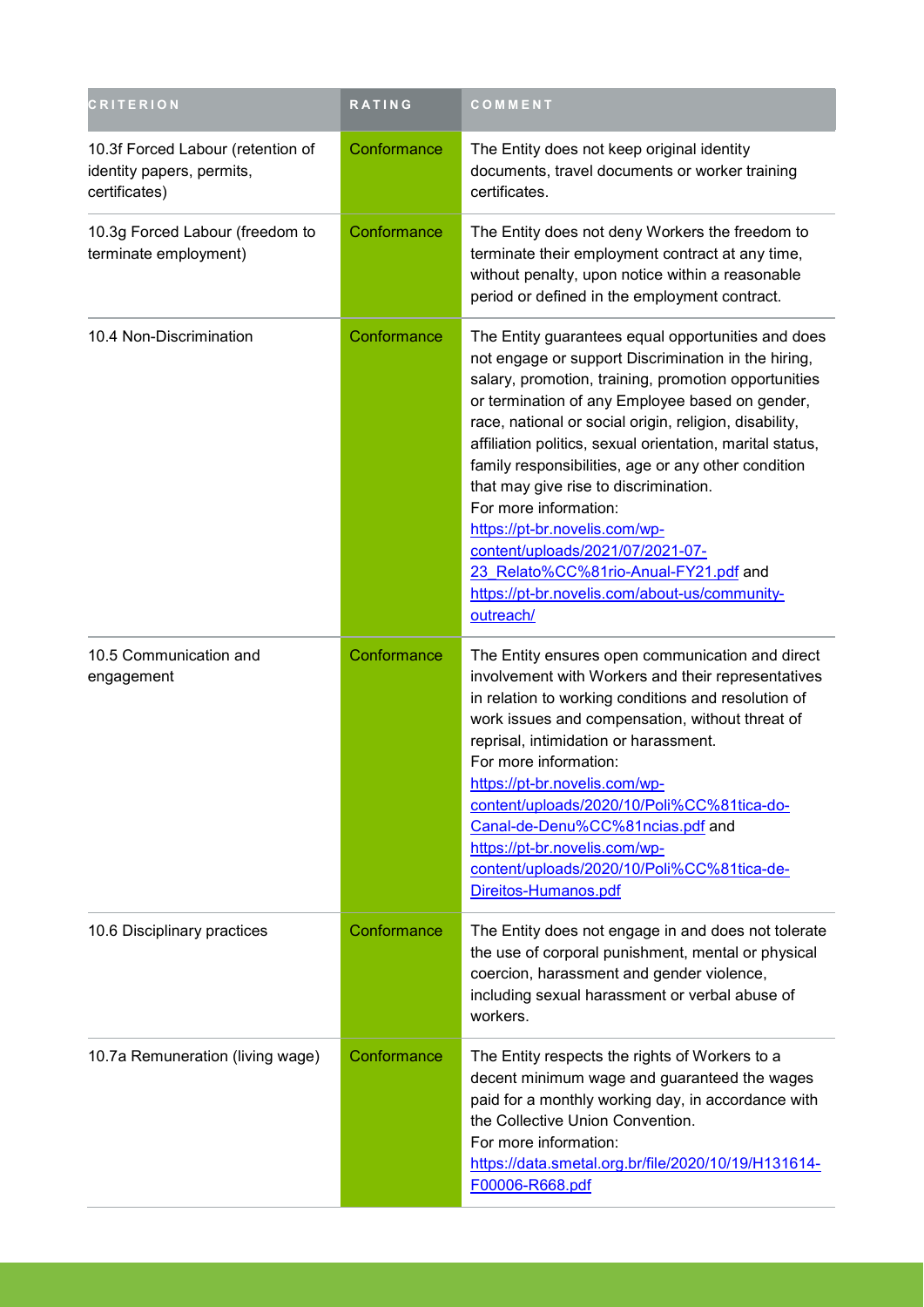| <b>CRITERION</b>                                                                        | RATING      | COMMENT                                                                                                                                                                                                                                                                                                                                                                                                               |
|-----------------------------------------------------------------------------------------|-------------|-----------------------------------------------------------------------------------------------------------------------------------------------------------------------------------------------------------------------------------------------------------------------------------------------------------------------------------------------------------------------------------------------------------------------|
| 10.7b Remuneration (method of<br>payment)                                               | Conformance | The Entity respects the rights of workers to a<br>decent minimum wage and guarantees that the<br>wages paid for a monthly working day, in<br>accordance with the Collective Union Convention.<br>For more information:<br>https://data.smetal.org.br/file/2020/10/19/H131614-<br>F00006-R668.pdf                                                                                                                      |
| 10.8 Working Time                                                                       | Conformance | Evidenced that the Entity respects the rights of<br>workers to an adequate weekly working hours, as<br>agreed in the Collective Trade Union Convention.<br>For more information:<br>https://data.smetal.org.br/file/2020/10/19/H131614-<br>F00006-R668.pdf                                                                                                                                                            |
| PRINCIPLE 11 OCCUPATIONAL HEALTH AND SAFETY                                             |             |                                                                                                                                                                                                                                                                                                                                                                                                                       |
| 11.1a Occupational Health and<br>Safety (OH&S) Policy (policy)                          | Conformance | The Entity has prepared an Occupational Health<br>and Safety Policy, endorsed by Senior<br>Management. For more information:<br>https://pt-br.novelis.com/wp-<br>content/uploads/2020/12/EHS-Policy-<br><b>Guidelines ENG.pdf</b>                                                                                                                                                                                     |
| 11.1b Occupational Health and<br>Safety (OH&S) Policy (workers and<br>visitors)         | Conformance | The Occupational Health and Safety Policy is<br>available via communication boards located in<br>several areas for the knowledge of direct<br>employees, contractors and visitors.<br>For more information:<br>https://pt-br.novelis.com/wp-<br>content/uploads/2020/12/EHS-Policy-<br>Guidelines ENG.pdf and<br>https://pt-br.novelis.com/certifications/                                                            |
| 11.1c Occupational Health and<br>Safety (OH&S) Policy (applicable<br>law and standards) | Conformance | The Occupational Health and Safety Policy includes<br>the commitment to comply with the Applicable<br>Legislation on Workers' Health and Safety,<br>international standards and Conventions of the<br>International Labor Organization (ILO).<br>For more information:<br>https://pt-br.novelis.com/wp-<br>content/uploads/2020/12/EHS-Policy-<br>Guidelines ENG.pdf and<br>https://pt-br.novelis.com/certifications/ |
| 11.1d Occupational Health and<br>Safety (OH&S) Policy (right to stop<br>unsafe work)    | Conformance | The company has developed several safety tools,<br>including the "Duty of Refusal" tool in which<br>Workers have a duty to understand the dangers<br>and safe practices of their work and the authority to<br>refuse or stop unsafe work.                                                                                                                                                                             |